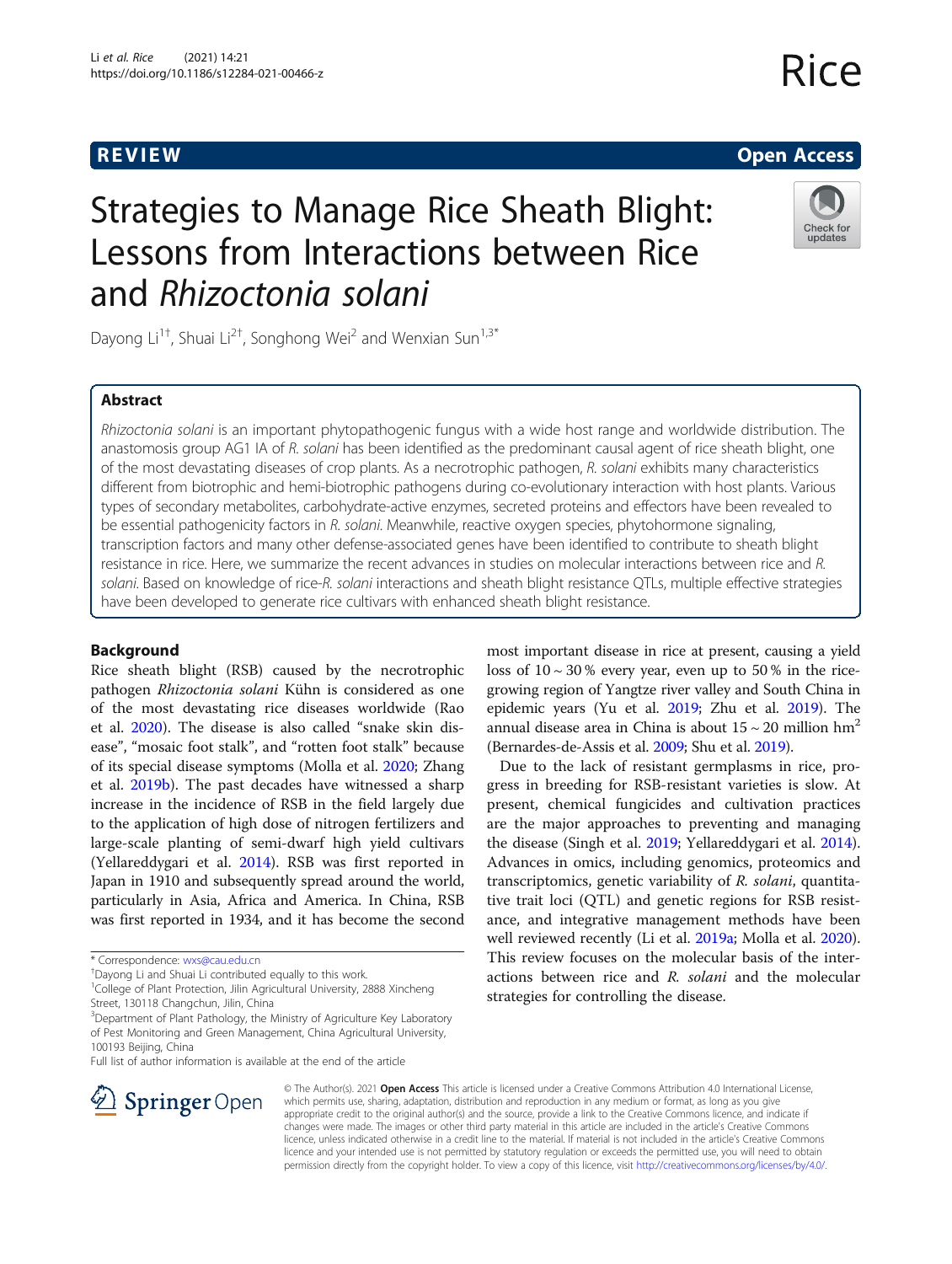# Overview of the Pathogens and Diseases

Thanatephorus cucumeris, the sexual stage of the causal agent of RSB, belongs to the Corticiaceae family in the Homenomycetales order of the Basidiomycetes class. The soil-borne pathogen causes diseases in many monocot and dicot plants (Anderson et al. [2017](#page-10-0); Zhang et al. [2009](#page-13-0)). The genetically closely R. solani isolates are compatible and form a fused hyphal network involving fusion of cell wall, cytoplasm and nuclei, whereas the genetically distant isolates may not anastomose (Carling et al. [2002\)](#page-10-0). Accordingly, R. solani is assigned into 14 anastomosis groups (AG1 to AG13, AGB1) with high genetic diversity based on their compatibility for hyphal fusion with known tester isolates (Carling et al. [2002](#page-10-0); Singh et al. [2019](#page-13-0)). Based on the differences in sclerotium morphology and host plants, AG1 isolates are further divided into three subgroups, including IA, IB and IC. R. solani AG1 IA has been identified as the dominant anastomosis group causing RSB (Singh et al. [2019;](#page-13-0) Taheri and Tarighi [2011\)](#page-13-0).

It is very difficult to find asexual spores of R. solani and this fungus survives in an unfavorable environment through sclerotia formed by tightly interweaving mycelia (Willetts and Bullock [1992;](#page-13-0) Sun et al. [2020b\)](#page-13-0). Sclerotia are developed on infected plants late in the cropping season and are dropped into soil or water (Shu et al. [2019](#page-13-0)). Dormant sclerotia can live in the soil for several years and serve as the primary inocula for the next cropping season (Singh et al. [2019](#page-13-0)). Sclerotia can float and disperse over long distance with irrigation water and gather around rice plants on the surface of water (Yellareddygari et al. [2014;](#page-13-0) Zaeim et al. [2015\)](#page-13-0). Under favorable conditions, sclerotia germinate and then the mycelia begin to grow (Feng et al. [2017;](#page-11-0) Kwon et al. [2014\)](#page-11-0). R. solani gains entry into host tissues through multiple avenues, such as via infection cushions that are aggregates of complex hyphae or lobate appressoria that penetrate the cuticle, via stomata or wounds (Molle et al. [2013](#page-12-0); Pooja and Babu [2017](#page-12-0); Zhao et al. [2008](#page-14-0)). R. solani initially causes green-gray, water-soaked lesions on the sheath at the base of rice plants, or close to the water line in the paddy field. As the symptoms develop, the center of lesions becomes grayish white, and the edge shows dark brown. Eventually, individual lesions merge together and even cover the entire sheath. As a consequence, the sheathes become yellow and wilted, and even rot and die (Taheri and Tarighi [2011;](#page-13-0) Wang and Zheng [2018\)](#page-13-0) .

### Pathogenicity Factors in R. solani.

Elucidation of molecular mechanisms underlying the coevolutionary interaction between rice and R. solani will facilitate developing novel strategies to manage RSB. Pathogen-secreted molecules play an important role in the pathogen-host interaction. It has been reported that the infection cushions are involved in enzymatic degradation and necrosis occurs in plants before mycelial invasion of R. solani (Groth and Nowick [1992](#page-11-0); Singh et al. [2019](#page-13-0)). Besides, many defense genes in host plants are specifically down-regulated after R. solani infection (Rao et al. [2020;](#page-12-0) Mayo et al. [2015;](#page-12-0) Xia et al. [2017](#page-13-0)). These findings indicate that R. solani has evolved to secrete some substances, which actively regulate host immunity and promote virulence. Indeed, a wide arsenal of effectors, carbohydrate-active enzymes and various types of secondary metabolites secreted by R. solani have been identified to modulate host immunity (Costanzo et al. [2011;](#page-11-0) Wang et al. [2014;](#page-13-0) [Wei et al. 2020\)](#page-13-0).

## Secreted Proteins and Effectors

It is generally believed that some effector proteins secreted by hemi-biotrophic and necrotrophic pathogens can inhibit pattern-triggered immunity (PTI) at the early and transient establishment stage of infection, while others induce cell death at the late necrotrophic stage of infection and ultimately contribute to pathogen virulence (Li et al. [2019c;](#page-12-0) Wei et al. [2020](#page-13-0)). Through comparative genomics and secretome analyses, 985 secreted proteins and 103 small cysteine-rich effector candidates were predicted in R. solani AG1 IA genome (Zheng et al. [2013](#page-14-0)). The effectors AG1IA\_09161, AG1IA\_05310 and AG1IA\_07795 containing glycosyltransferase GT family 2, cytochrome C oxidase assembly protein CtaG/ cox11 and peptidase inhibitor I9 domains, respectively, have been identified to induce cell death in rice and maize plants. Eighteen putative effectors were subsequently identified and categorized into three classes of verified effectors through the hierarchical clustering method (Zheng et al. [2013\)](#page-14-0). Based on transcriptome analyses, hundreds of putative secreted protein-encoding genes and dozens of candidate effector genes are upregulated during the infection of R. solani AG1 IA (Ghosh et al. [2018;](#page-11-0) Xia et al. [2017\)](#page-13-0). Among them, a nucleoside diphosphate-linked moiety X (Nudix) domain-containing protein (AG1IA\_02392), NACHT domain-containing protein (AG1IA\_06487) and BTB domain-containing protein (AG1IA\_03906) are preferentially expressed during R. solani infection of the susceptible rice cultivars (Rao et al. [2020\)](#page-12-0). Although Nudix effectors are widely distributed in plant pathogens and probably play essential roles in pathogenesis, very few have been characterized (Dong et al. [2016](#page-11-0)). Therefore, it is important to reveal the role of AG1IA\_02392 in R. solani pathogenicity (Rao et al. [2020\)](#page-12-0). Recently, a putative lipase effector AGLIP1 has been demonstrated to induce cell death in Nicotiana benthamiana and rice protoplasts. Interestingly, ectopic expression of AGLIP1 suppresses basal defenses and promotes bacterial multiplication in Arabidopsis ( Li et al. [2019c](#page-12-0)). Besides, a highly conserved fungal effector RsIA\_NP8 in R. solani anastomosis group AG1 is localized predominantly in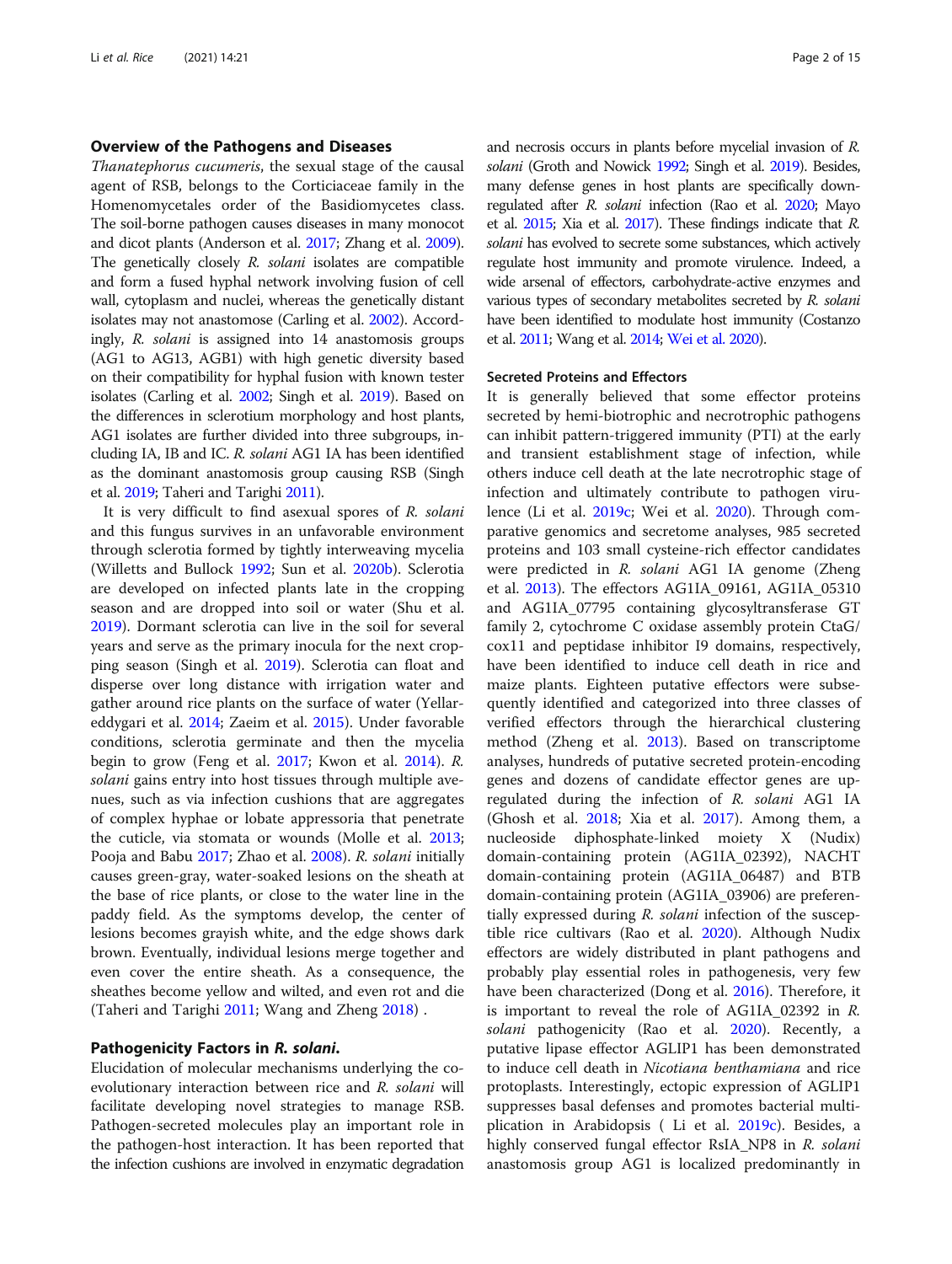the chloroplasts and triggers non-host cell death when transiently expressed in N. benthamiana (Wei et al. [2020](#page-13-0)).

Chitin, an unbranched homopolymer of 1, 4-β linked N-acetyl-D-glucosamine (GlcNAc), is the second most abundant polysaccharide on earth and is the major component of fungal cell walls. As a major pathogenassociated molecular pattern (PAMP) in rice, chitin is recognized by the pattern recognition receptor (PRR) CEBiP and coreceptor OsCERK1 on plant cell membrane, and thus initiating immune responses (Gong et al. [2020](#page-11-0); Sanchez-Vallet et al. [2020](#page-12-0); Shimizu et al. [2010](#page-12-0)). For successful infection, fungal pathogens have evolved to secrete certain effector proteins to interfere with PAMP recognition by PRRs. In the soil-borne Verticillium and Fusarium fungal pathogens, secretory polysaccharide deacetylase (PDA1) proteins deacetylate chitin oligomers into ligand-inactive chitosan, and thereby preventing chitin-triggered immunity and promoting virulence (Gao et al. [2019](#page-11-0)). Gene expression profiling reveals that a chitin deacetylase-encoding gene (CL8196Contig1) is significantly up-regulated during R. solani infection (Ghosh et al. [2018](#page-11-0)). Therefore, it is of interest to investigate whether  $R$ . solani exploits the same strategy to inhibit chitin-triggered host immunity. Besides, R. solani encodes the carbohydrate binding module 14 (CBM14) family of putative chitin-binding proteins similar to *Cladosporum fulvum* Avr4 and Ecp6, which suppress chitin-triggered immunity through blocking the release of chitin from fungal cell walls by plant chitinases and competing with CEBiP for binding of chitin oligosaccharides, respectively (Anderson et al. [2017](#page-10-0); de Jonge et al. [2010;](#page-11-0) van den Burg et al. [2006\)](#page-13-0). Additionally, the genes encoding xylanase and inhibitor I9 domain-containing proteins are transcriptionally upregulated during R. solani infection. Both proteins can induce plant cell death when transiently expressed in N. benthamiana (Anderson et al. [2017](#page-10-0)). Collectively, the effectors in R. solani might function as important pathogenicity factors. Elegant studies from Sclerotinia sclerotiorum also substantiate the essentiality of effector proteins in virulence and pathogenicity of the necrotrophic pathogens (Liang and Rollins [2018](#page-12-0)). Next, it is interesting to identify the effectors that inhibit pattern-triggered immunity to establish initial colonization and also the effectors that induce cell death and contribute to necrotrophic stage.

# Secondary Metabolites

R.solani secretes a variety of secondary metabolites, including host-selective toxins and biologically active molecules. These factors contribute to pathogen virulence through breaking host physical barriers and interfering with normal physiological functions and host defenses (Brooks [2007](#page-10-0); Costanzo et al. [2011](#page-11-0); Howlett [2006](#page-11-0)). The host-specific toxin in R. solani has been partially purified and identified as a carbohydrate consisting of mannose, N-acetylglucosamine, glucose and N-acetylgalactosamine. Highly virulent R. solani isolates produce more hostspecific toxin than weakly virulent isolates (Chen et al. [2009;](#page-11-0) Vidhyasekaran et al. [1997;](#page-13-0) Yang et al. [2011](#page-13-0)).

Other biologically active molecules produced by R. solani include oxalic acid (OA), 3-methylthiopropionic acid (MTPA), phenylacetic acid (PAA) and its derivatives (Brooks [2007](#page-10-0); Hu et al. [2018;](#page-11-0) Vidhyasekaran et al. [1997](#page-13-0); Yang et al. [2014\)](#page-13-0). OA produced by necrotrophic pathogens is an essential virulence factor for successful infection. The highly virulent isolates of R. solani have been identified to produce more OA than weakly virulent isolates (Nagarajkumara et al. [2005](#page-12-0)). During R. solani infection, OA inhibits the synthesis of various phenolic substances and acts synergistically with polygalacturonases (PGs) to cause pH instability and cell wall degradation (Liang et al. [2018;](#page-12-0) Qi et al. [2017](#page-12-0); Rollins and Dickman, [2001\)](#page-12-0). Besides, OA triggers programmed cell death in host plants, and thus promoting infection (Cessna et al. [2000](#page-10-0); Heller et al. [2013](#page-11-0); Kabbage et al. [2013](#page-11-0)). PAA treatment, similar to R. solani infection, causes severe disease symptoms on maize sheath (Cook et al. [2016;](#page-11-0) Hu et al. [2018\)](#page-11-0). Besides, PAA treatment and R. solani infection have similar effects on the synthesis of secondary metabolites, including traumatin, phytosphingosine, vitexin 2'' O-beta-D-glucoside, rutin and 2,4-dihydroxy-2H-1,4-benzoxazin-3(4H)-one (DIBOA)-glucoside, while inhibit the generation of the jasmonic acid (JA) precursors 3-oxo-2-(2'-pentenyl)-cyclopentane-1-octanoic acid (OPC-8:0) and 12-oxo-phytodienoic acid (OPDA) (Ahmad et al. [2011](#page-10-0); Hu et al. [2018](#page-11-0); Yang et al. [2016](#page-13-0)). The PAA metabolism pathway has been well identified and the phytotoxin inhibits seed germination and chlorophyll synthesis and functions as a virulence factor in the potato pathogen AG3 (Chen et al. [2009](#page-11-0); Lakshman et al. [2006](#page-12-0)). Unexpectedly, it fails to directly isolate or detect PAA in R. solani AG1 IA. The amount of PAA and its derivatives detected in the culture medium of the AG1 IA isolates is also significantly lower than that from AG3 and AG4, indicating PAA might not be the primary toxin for AG1 IA (Bartz et al. [2012;](#page-10-0) Kankam et al. [2018](#page-11-0)). It has also been demonstrated that MTPA is essential for mycelial production and promotes disease progression (Kankam et al. [2018](#page-11-0)).

Furthermore, the cytochrome P450s (CYPs)-encoding genes involving in the biosynthesis of primary and secondary metabolites including phytotoxins are differentially regulated during R. solani infection and sclerotial development, implying that the CYPs and CYP-associated genes contribute to  $R$ . solani pathogenicity (Shu et al. [2019](#page-13-0); Xia et al. [2017\)](#page-13-0). These findings further highlight the essentiality of secondary metabolites in R.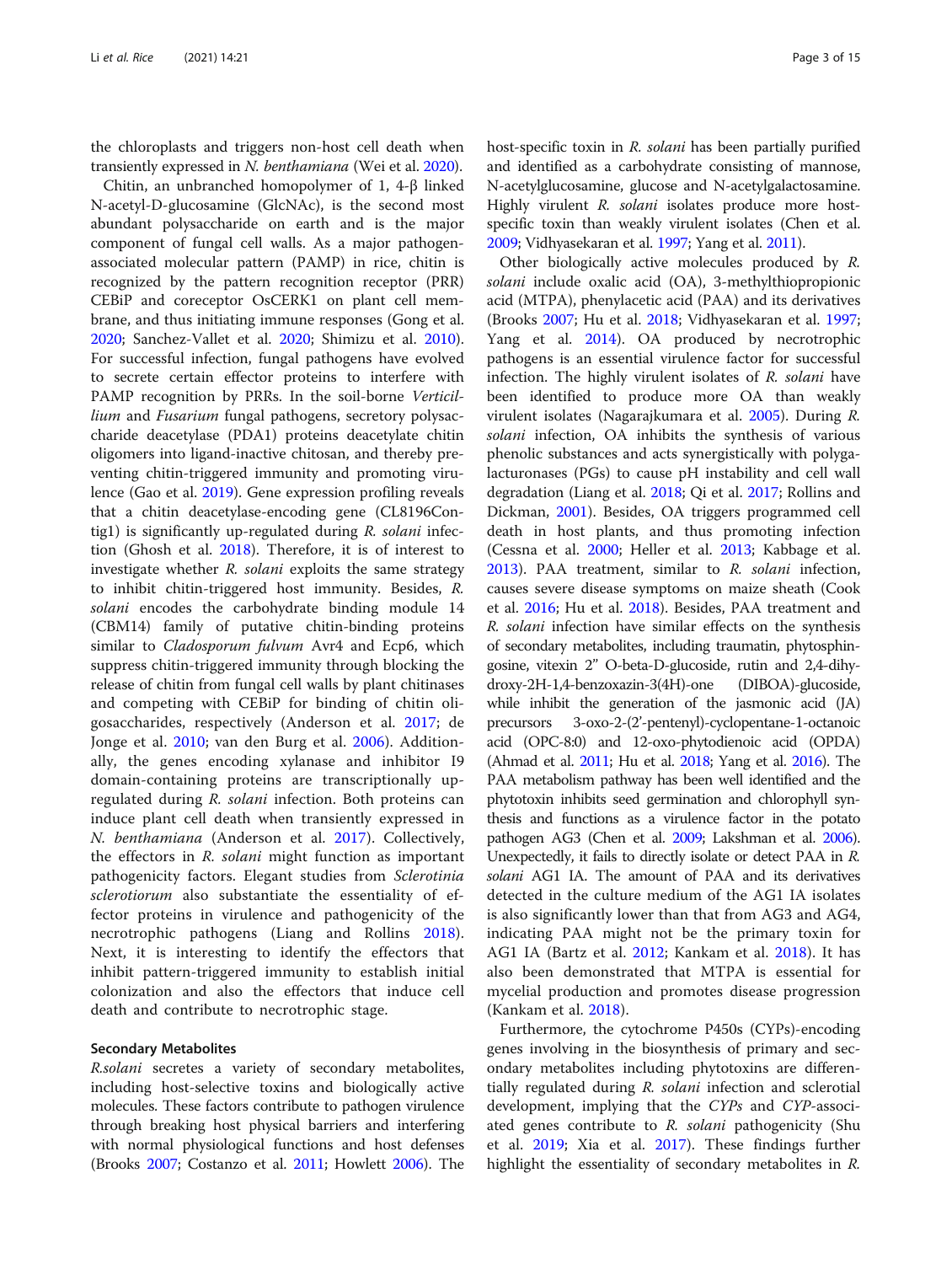solani pathogenicity (Ghosh et al. [2019](#page-11-0); Keller et al. [2005](#page-11-0); Vidhyasekaran et al. [1997](#page-13-0); Yang et al. [2014](#page-13-0)).

#### Carbohydrate‐active Enzymes

For successful invasion, plant fungal pathogens generally secrete various types of carbohydrate-active enzymes (CAZymes), particularly including cell wall-degrading enzymes (CWDEs) (Molla et al. [2020;](#page-12-0) Rao et al. [2020](#page-12-0)). CAZymes mediate the degradation of cellulose, hemicellulose and pectin in host cell walls and break down the physical barrier of plant immune system, and thus enhancing pathogen virulence (Zheng et al. [2013;](#page-14-0) Xia et al. [2017\)](#page-13-0). CWDEs in R. solani are categorized into seven major families including PG, endo-β- 1,4-glucanase, polymethylgalacturonase, pectin methylesterase, filter paper enzyme, polymethylgalacturonase transeliminas and pectin methyltrans-eliminase (Silva et al. [2018](#page-13-0); Xue et al. [2018;](#page-13-0) Rathinam et al. [2020](#page-12-0)). As a group of hydrolytic enzymes, PGs act on polygalacturonic acid, a key component of plant cell wall, by cleaving the  $\alpha$ -(1, 4)-glycosidic bonds, and thus causing hydrolysis of pectate. Pathogens of rice, soybean, maize and other crops have evolved multiple PGs to maximize their offensive potential (Chen et al. [2006](#page-11-0); Gawade et al. [2017;](#page-11-0) Zhou et al. [2016](#page-14-0)). R. solani AG1 IA selectively secretes various pectinases according to the cell wall characteristics of different host species (Zheng et al. [2013\)](#page-14-0). RNAseq analysis revealed that 30 genes encoding pectin-degrading enzymes in R. solani, especially PG\_04727, PG\_01811, PG\_06500, PE\_09779 and AG1IA\_01129, were greatly induced during infection, indicating that these pectindegrading enzymes are likely involved in R. solani AG1 IA infection of rice (Rao et al. [2020](#page-12-0)). Many CAZyme genes encoding pectin lyases, cellobiose dehydrogenase and β-glucanases are also up-regulated at different levels during R. solani infection of the hosts (Ghosh et al. [2018](#page-11-0); Rao et al. [2020\)](#page-12-0). Besides, endo-1,4-β-xylanase A breaks down hemicellulose in plant cell wall through decomposing linear β-1,4-xylan into xylose to facilitate pathogen penetration. The xylanase shows increased expression in highly susceptible rice plants after R. solani infection (Prathi et al. [2018](#page-12-0)).

In addition, other transcriptome analyses suggest that a variety of glycosyltransferases (GTs), glycoside hydrolases (GHs), polysaccharide lyases (PLs), carbohydrate esterases (CEs) and non-catalytic CBMs are the important CAZymes involving in the degradation of host cell walls and in R. solani virulence (Ghosh et al. [2018](#page-11-0); Xia et al. [2017;](#page-13-0) Zheng et al. [2013](#page-14-0)). Sixteen GH-, GT-, and PL-encoding genes exhibit significantly higher expression levels in the rice susceptible cultivars compared with the resistant cultivars after *R. solani* inoculation, which might explain the phenotype of higher degree of necrosis in susceptible cultivars (Rao et al. [2020](#page-12-0)). Notably, much more CAZymes are up-

regulated in R. solani during the necrotrophic phase compared with the colonization stage, implying that CAZymes in necrotrophic pathogens play more important roles in virulence than those in biotrophic pathogens (Blanco-Ulate et al. [2014](#page-10-0); Ghosh et al. [2018;](#page-11-0) Zhao et al. [2013\)](#page-14-0). This statement can stand close scrutiny since biotrophic pathogens generally avoid damaging the cells to acquire nutrients and restrict the cell wall degradation, which products are often recognized as damage-associated molecular patterns and thus triggering plant defenses.

# Countermeasures from the Host

To counteract the effects from pathogenicity factors in plant pathogens, plants develop multiple layers of defenses against pathogen attacks. During pathogen infection, PAMPs are recognized by plant PRRs, and thus triggering PTI. As the first layer of plant defense, PTI responses include the activation of defense gene expression and mitogen-activated protein kinase (MAPK) cascades, reactive oxygen species (ROS) burst, accumulation of secondary metabolites and defense-related phytohormone signaling pathways (Bigeard et al. [2015](#page-10-0); Yu et al. [2017](#page-13-0); Zipfel [2014\)](#page-14-0). On the other hand, intercellular immune receptors (R proteins) in host plants recognize certain pathogen effectors and therefore cause hypersensitive responses, which are rapid and robust defense responses called effector-triggered immunity (Jones and Dangl [2006](#page-11-0); Peng et al. [2018\)](#page-12-0). The two branches of plant immunity are perfectly coordinated and might cross-talk with each other to form a barrier against external biological invasion.

#### Reactive Oxygen Species

In general, ROS has a dual function in regulating plant defenses. ROS can function as a signal molecule initiating defense responses against fungal pathogens. In response to R. solani challenge, plants generate ROS and initiate various defense responses, such as phytoalexin biosynthesis, activation of defense-related genes and callose deposition in cell walls (Gechev et al.  $2006$ ).  $H<sub>2</sub>O<sub>2</sub>$ activates phenylalanine ammonia lyase (PAL)-mediated biosynthesis of phenolic compounds including lignin in the shikimate pathway, and thereby improves plant antioxidant capacity and thickens cell walls (Molla et al. [2013](#page-12-0)). Particularly in the early stage of infection, plants prevent pathogen infection by enhancing cell wall lignification and producing a variety of secondary metabolites. Comprehensive KEGG enrichment analyses also indicate that phenylpropanoid and phenylalanine metabolism plays an important role in preventing infection in RSB resistant varieties (Kwon et al. [2014](#page-11-0); Shi et al. [2020](#page-12-0); Zhang et al. [2017\)](#page-13-0).

Interestingly, the rice resistant line exhibits a significant less ROS accumulation compared with the susceptible line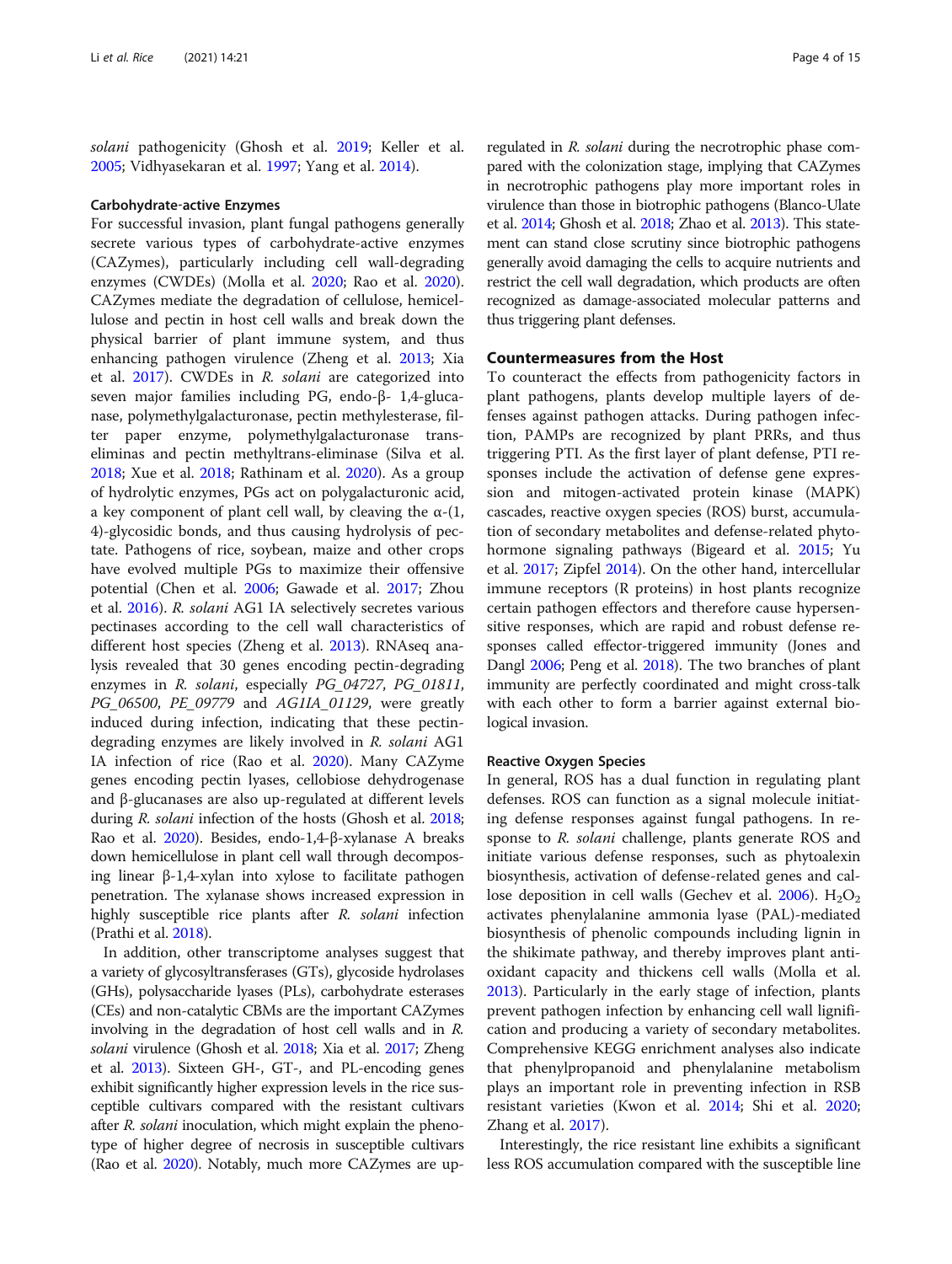at 48 h post inoculation of R. solani (Oreiro et al. [2020](#page-12-0)). In this case, pathogen attack may stimulate excessive ROS accumulation in the susceptible plants and thereby inducing cell death, which is conducive to the growth and colonization of necrotrophic fungi (Heller and Tudzynski [2011\)](#page-11-0). Therefore, ROS might function as a signal for R. solani to switch from the establishment to the necrotrophic stage (Noctor et al. [2018;](#page-12-0) Oreiro et al. [2020](#page-12-0)). Besides, exogenous and endogenous ROS has a promoting effect on the formation and development of R. solani sclerotia, while trehalose, a ROS-scavenger, functions as an inhibitor to sclerotial development, suggesting that trehalose might serve as a new antioxidant fungicide to inhibit sclerotial differentiation in R. solani AG-1 IA ( Wang et al. [2018\)](#page-13-0).

To effectively balance the role of ROS during the interaction between rice and R. solani, many smart strategies have evolved to regulate the ROS level to reduce damage and activate defense in rice. A quantitative trait locus  $qLNI1^{28}$  enriched in defense-related genes is involved in the activation of the genes related to the ROSredox pathway and alleviates ROS accumulation in rice cells, and thus delaying R. solani colonization (Oreiro et al. [2020\)](#page-12-0). The catalase OsCATC and chloroplast glutathione peroxidase involving in scavenging ROS are found in hub gene network in rice and might play an important role in maintaining normal ROS level in rice after R. solani infection (Alam and Ghosh [2018\)](#page-10-0). In addition, previous studies revealed that various peroxidases can function to maintain the balance of  $H_2O_2$  and play an important role in cell wall regeneration and thickening (Bindschedler et al. [2006](#page-10-0); Marjamaa et al. [2009\)](#page-12-0).

### Phytohormones and Transcription Factors

Phytohormone signaling pathways are required for plant defenses against various pathogens. Typically, SA confers resistance against biotrophic and hemibiotrophic pathogens, whereas JA and ethylene synergistically cooperate to activate defenses against necrotrophs (Singh et al. [2018](#page-13-0)). The ethylene insensitive mutant sickle (skl) is highly susceptible to R. solani AG8, while the transgenic plants overexpressing ethylene response factors (ERFs) or the ethylene biosynthesis enzyme ACS2 exhibit resistance to R. solani (Anderson et al. [2010](#page-10-0); Anderson et al. [2018](#page-10-0); Helliwell et al. [2013\)](#page-11-0). Ethylene-insensitive protein 2 (EIN2) is significantly up-regulated in the resistant and susceptible rice varieties during R. solani infection (Shi et al. [2020\)](#page-12-0). These findings support that ethylene signaling positively regulates rice resistance to RSB. An elegant study has revealed that siR109944, a type of tourist-miniature inverted-repeat transposable element-derived small interfering RNA, suppresses rice immunity to sheath blight by affecting auxin homeostasis. The small RNA targets F-Box domain- and LRR-containing protein 55 (FBL55) encoding transport inhibitor response 1 (TIR1)-like protein. The siR109944-overexpressing rice plants have a significantly enhanced susceptibility to R. solani, while FBL55-overexpression causes the transgenic plants to be more resistant to RSB (Qiao et al. [2020](#page-12-0)). Additionally, multiple indeterminate domain (IDD) proteins including LPA1 (Loose Plant Architecture 1), IDD3 and IDD13 form a transcription factor complex and regulate expression of the auxin efflux carrier gene PIN-FORMED 1a (PIN1a) in rice through binding to its promoter (Sun et al. [2019;](#page-13-0) Sun et al. [2020a\)](#page-13-0). Interestingly, LPA1 and IDD13 positively regulate PIN1a expression and RSB resistance, while IDD3 is a negative regulator in *PIN1a* expression and RSB resistance (Sun et al. [2019](#page-13-0); Sun et al. [2020a\)](#page-13-0). The G-protein  $γ$  subunit DEP1 (dense and erect panicle 1) interacts with LPA1 and suppresses DNA binding ability of LPA1 and thereby inhibiting expression of PIN1a. Consistently, mutation of G-protein γ subunit DEP1 can promote rice resistance to RSB (Liu et al. [2020](#page-12-0); Sun et al. [2019;](#page-13-0) Sun et al. [2020a](#page-13-0)). Furthermore, auxin application enhances rice resistance to sheath blight (Qiao et al. [2020;](#page-12-0) Sun et al. [2019\)](#page-13-0). These results indicate that auxin signaling positively regulates RSB resistance and that application of auxin analogues might effectively protect field crops against the disease.

The transcription factors including NAC, WRKY, and basic leucine zipper (bZIP) family members differentially regulate the expression of various defense genes and are involved in modulating resistance to R. solani (Olsen et al. [2005;](#page-12-0) Zhang et al. [2018](#page-13-0)). NAC transcription factors are involved in the regulation of signal transduction pathways mediated by salicylic acid (SA), JA, ethylene and abscisic acid (Zhao et al. [2020](#page-14-0)). The osnac4 mutant shows reduced necrosis symptom after pathogen infection, while OsNAC4 overexpression promotes R. solani infection in rice, indicating that OsNAC4 negatively regulates sheath blight resistance in rice (Kaneda et al. [2009](#page-11-0)). By contrast, the NAC transcription factor XNDL positively modulates RSB resistance through activating the ethylene signaling pathway (Wang [2019](#page-13-0)). Multiple WRKY family members are also important components of plant defense against pathogen infection (Gallou et al. [2012](#page-11-0); Shi et al. [2020;](#page-12-0) Zheng et al. [2013\)](#page-14-0). OsWRKY30 and OsWRKY80 are positive regulators in rice resistance against sheath blight (Peng et al. [2012;](#page-12-0) Peng et al. [2016](#page-12-0)). Silencing of OsWRKY80 in rice remarkably reduces resistance to R. solani (Peng et al., [2016\)](#page-12-0). OsWRKY80 expression is induced by R. solani infection, exogenous JA and ethylene, but not by SA. OsWRKY80 elevates OsWRKY4 expression through specifically binding to the promoter of OsWRKY4 and both of transcription factors function synergistically to increase rice defenses against R. solani infection (Peng et al. [2016](#page-12-0); Wang et al. [2015a](#page-13-0)). Over-expression of WRKY13 in rice results in significantly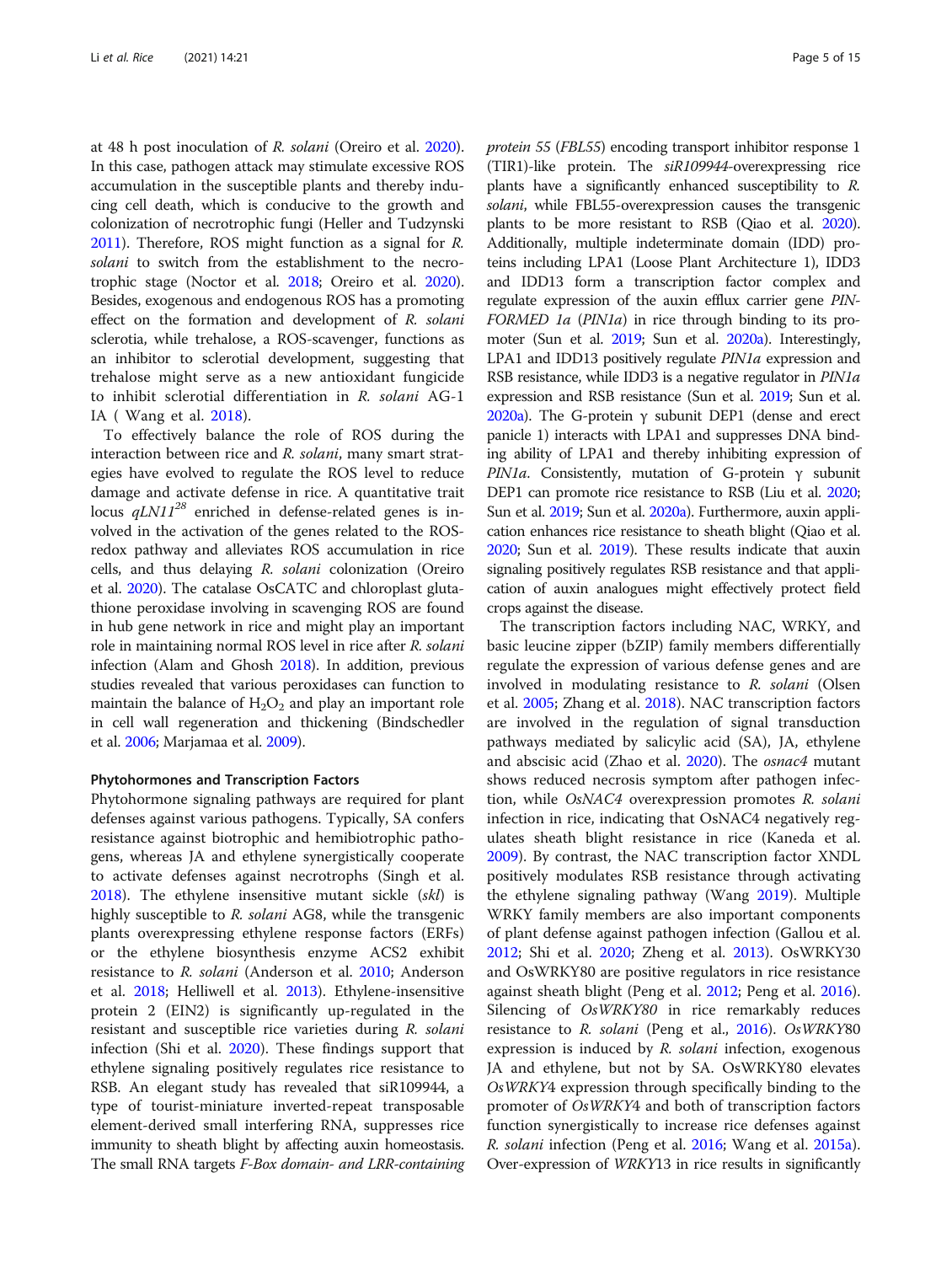increased expression of WRKY12, TIFY9 and PR2 and en-hances resistance to R. solani (Jimmy and Babu [2019](#page-11-0)). WRKY33 and WRKY70 are significantly induced in the rice susceptible cultivars in comparison with the resistant cultivars after R. solani infection. Various types of transcription factors are often involved in regulating different phytohormone signaling, and thereby modulating rice defenses against sheath blight. WRKY70 acts as an activator of SAinduced genes and a repressor of JA-responsive genes (Shi et al. [2020](#page-12-0); Zhang et al. [2017](#page-13-0)). The transcription factor RAVL1 negatively regulates rice resistance to R. solani through activating the expression of brassinosteroid-related genes (Helliwell et al. [2011](#page-11-0); Yuan et al. [2018](#page-13-0)). Paradoxically, RAVL1 also activates ethylene-mediated signaling, which positively regulates rice resistance against sheath blight (Yuan et al. [2018\)](#page-13-0). These findings indicate that rice plants have evolved distinct strategies to defend against various pathogens, which might be mediated by different transcription factors.

# Other Signal Molecules

As an important secondary messenger,  $Ca^{2+}$  regulates plant physiology and metabolism and plays an important role in plant disease resistance (Pusztahelyi et al. [2015](#page-12-0)). After R. solani infection, most of the genes involving in the calcium signaling pathway in rice are downregulated at 12 h but increased at 24 h, which is more significant in resistant varieties compared with susceptible varieties, implying that these genes are involved in regulating sheath blight resistance (Zhang et al. [2017](#page-13-0)). The calcium-binding proteins OsBON1 and OsBON3 have been identified as negative regulators of broadspectrum disease resistance to both bacterial and fungal pathogens including R. solani, which regulate the balance between immunity and agronomic traits in rice (Yin et al. [2018](#page-13-0)).

To combat OA action, host plants have evolved to effectively decompose oxalate by synthesizing and secreting oxalate oxidases (Karmakar et al. [2015](#page-11-0); Molla et al. [2013](#page-12-0)). Bacteria and fungi are also able to produce oxalate decarboxylases (ODCs) to inhibit OA accumulation (Liang et al. [2015;](#page-12-0) Qi et al. [2017](#page-12-0)). During R. solani colonization of host plants, several ODC genes were significantly up-regulated (Ghosh et al. [2019;](#page-11-0) Liang et al. [2015](#page-12-0)). The ODC genes are essential for the formation of appressorium in S. sclerotiorum, another necrotrophic fungal pathogen, probably because ODCs function in OA detoxification and pH homeostasis or contribute to catabolic energy generation (Liang et al. [2015](#page-12-0)).

As a countermeasure to fungal PGs, plant polygalacturonase-inhibiting proteins (PGIPs) specifically recognize and bind to fungal PGs, and thereby inhibit the cell wall degradation activity and prevent fungal infection (Rathinam et al. [2020](#page-12-0)). The interaction of PGs and PGIPs results in the production of oligogalacturonides, which are important signals to induce PGIP gene expression and plant defense responses (Davidsson et al. [2017\)](#page-11-0). The expression of the PGIP family genes is also significantly induced by R. solani infection, wounding, SA and JA (Feng et al. [2016](#page-11-0); Zhu et al. [2019](#page-14-0)). It has been demonstrated that multiple PGIPs from different plant species except OsPGIP2 confer a wide spectrum of inhibitory activities to PGs and play an essential role in resistance against various fungal pathogens including R. solani (Wang et al. [2015b;](#page-13-0) Zhu et al. [2019](#page-14-0)).

# Lessons from the Rice - R. solani Interaction

No cultivar with complete resistance has been identified after screening of thousands of rice cultivars from various rice growing regions (Li et al. [2019a](#page-12-0); Molla et al. [2020](#page-12-0); Shi et al. [2020](#page-12-0)). Due to the lack of resistant germplasms to RSB, successes in conventional breeding programs for RSB resistant varieties are very limited. By contrast, many pathogenicity factors in R. solani and the underlying mechanisms have been revealed in the molecular interaction between rice and R. solani (Table [1](#page-6-0)). Besides, many defense-related genes have been also identified to be associated with sheath blight resistance in rice (Table [2](#page-7-0)). The knowledge provides a solid foundation to create RSB resistant germplasms through precisely manipulating the expression of target genes via transgenic technology, gene editing and RNA interference (Table [1](#page-6-0)).

# Silencing Essential Pathogenicity Genes via RNA Interference in the Fight Against R. solani

Cross-kingdom trafficking of small RNAs (sRNAs) between hosts and pathogens opens an avenue to develop disease resistant transgenic plants producing sRNAs and double-stranded RNAs, which can silence fungal pathogenicity genes (Huang et al. [2019;](#page-11-0) Wang et al. [2016](#page-13-0)). The host delivered RNA interference (HD-RNAi) technology has been developed to silence two PATHOGEN-ICITY MAP KINASE 1 (PMK1) homologues, RPMK1-1 and RPMK1-2 in R. solani. The transgenic rice plants show an increased resistance to RSB (Tiwari et al. [2017](#page-13-0)). Besides, silencing of the key pathogenicity gene AG1IA\_ 04727 encoding polygalacturonase via HD-RNAi significantly enhances rice resistance to R. solani (Rao et al. [2019](#page-12-0)). These results indicate that the targeting of key pathogenicity genes in R. solani by HD-RNAi is a novel and promising strategy for durable control of RSB.

# Targeting Essential Pathogenicity Factors in R. solani via Transgenic Technology

The attempts at inhibiting the PG activity via PGIP overexpression are also successful in suppressing R. solani infection. Overexpression of OsPGIP1 significantly improves rice resistance to RSB (Chen et al. [2016;](#page-11-0) Rathinam et al.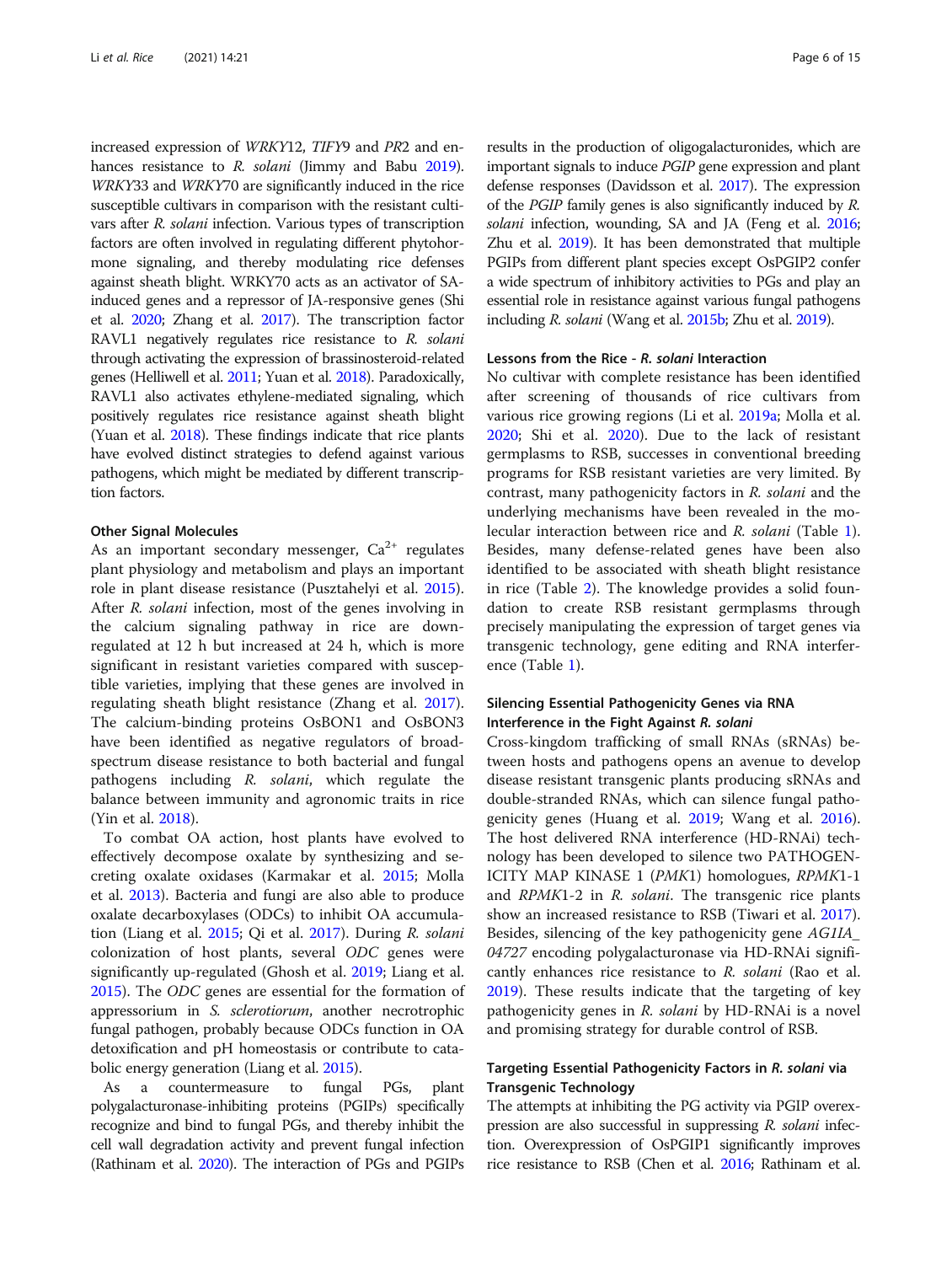<span id="page-6-0"></span>

| Table 1 The effective strategies to generate rice cultivars with enhanced sheath blight resistance are developed based on the |  |  |  |
|-------------------------------------------------------------------------------------------------------------------------------|--|--|--|
| findings in molecular interactions between rice and R, solani                                                                 |  |  |  |

| Essential pathogenicity factors in R. solani |                                                                                                                                                   | The strategies and genes/proteins used<br>to enhance rice sheath blight resistance                                  |                                                                                                                                                                                         | Promoters/<br><b>Transformation methods</b>                                            | References                |
|----------------------------------------------|---------------------------------------------------------------------------------------------------------------------------------------------------|---------------------------------------------------------------------------------------------------------------------|-----------------------------------------------------------------------------------------------------------------------------------------------------------------------------------------|----------------------------------------------------------------------------------------|---------------------------|
| Name                                         | Roles during infection                                                                                                                            | Name                                                                                                                | <b>Functions</b>                                                                                                                                                                        |                                                                                        |                           |
| Oxalic acid                                  | Oxalic acid (OA) is secreted<br>and accumulated early in<br>the pathogen-plant interaction,<br>and is involved in plant cell<br>wall degradation. | OsOXO4                                                                                                              | The oxalate oxidase detoxifies<br>OA and generates $CO2$ and $H2O2$ ,<br>which triggers defense responses<br>in plants.                                                                 | A green tissue-specific<br>promoter-cassette, the<br>biolistic method                  | Molla et al.<br>(2013)    |
|                                              |                                                                                                                                                   | OxDC<br>(Bacisubin)                                                                                                 | The oxalate decarboxylase (OxDC)<br>from Bacillus subtilis catalyzes the<br>production of formic acid and CO <sub>2</sub><br>from OA, which reduces the<br>accumulation of oxalic acid. | The CaMV35S promoter,<br>Agrobacterium<br>tumefaciens-mediated<br>transformation       | Oi et al.<br>(2017)       |
| RPMK1-1 and<br>RPMK1-2                       | PMK1 homologs are essential<br>for the formation of appressorium,<br>the fungal infection srtructures, and<br>invasive growth inside the plant.   |                                                                                                                     | Host-derived RNA interference is<br>used to silence RPMK1-1 and<br>RPMK1-2 in R. solani.                                                                                                | Embryogenic calli as<br>a target tissue using a<br>biolistic particle gun              | Tiwari et al.<br>(2017)   |
| AG1IA_04727                                  | The gene encodes<br>polygalacturonase.                                                                                                            |                                                                                                                     | Host-derived RNA interference<br>(Silencing)                                                                                                                                            | Constitutive maize<br>ubiquitin promoter, A.<br>tumefaciens-mediated<br>transformation | Rao et al.<br>(2019)      |
| Polygalacturonase                            | Polygalacturonases (PGs) secreted<br>by R. solani degrade pectin, which<br>is a major plant cell wall component.                                  | OsPGIP1<br>The polygalacturonase inhibiting<br>proteins (PGIPs) can specifically<br>recognize PGs to prevent fungal |                                                                                                                                                                                         | The CaMV35S promoter,<br>A. tumefaciens<br>-mediated transformation                    | Wang et al.<br>(2015b)    |
|                                              |                                                                                                                                                   | OsPGIP2L233F                                                                                                        | infection through inhibiting their<br>cell wall degradation activity.                                                                                                                   | The maize ubiquitin-1 pro-<br>moter. A. tumefaciens-me-                                | Chen et al.<br>(2019)     |
|                                              |                                                                                                                                                   | ZmPGIP3                                                                                                             |                                                                                                                                                                                         | diated transformation                                                                  | Zhu et al.<br>(2019)      |
| PAA                                          | A biologically active toxin molecule<br>produced by R. solani                                                                                     | Glyoxalase                                                                                                          | The glyoxalase detoxifies the<br>cytotoxic metabolite methylglyoxal<br>generated in response to biotic<br>and abiotic stresses in plants.                                               | The CaMV35S promoter,<br>A. tumefaciens<br>-mediated transformation                    | Gupta et al.<br>(2017)    |
| a-1,3-glucan                                 | masking chitin to evade PRR<br>recognition, and maintaining the<br>infection-specific hyphal structure                                            | $a-1,3-$<br>glucanase                                                                                               | A bacterial $\alpha$ -1,3-glucanase is able<br>to remove $\alpha$ -1,3-glucan on the<br>fungal surfaces.                                                                                | The CaMV35S promoter,<br>A. tumefaciens<br>-mediated transformation                    | Fujikawa<br>et al. (2012) |

[2020;](#page-12-0) Wang et al. [2015b\)](#page-13-0). Although OsPGIP2, a homolog of OsPGIP1, has no inhibitory activity to PGs, the mutant protein OsPGIP2L233F has been identified to have the PG inhibition activity. Overexpression of OsPGIP2<sup>L233F</sup> confers rice resistance to R. solani (Chen et al. [2019](#page-11-0)). Furthermore, the transgenic rice plants constitutively expressing ZmPGIP3 exhibit significantly elevated expression of some rice PGIP genes and enhanced resistance to sheath blight compared with the wild-type plants (Zhu et al. [2019](#page-14-0)). Importantly, these transgenic plants do not show any detrimental phenotypic or agronomic effect. The findings indicate that genome editing and natural allele mining of plant PGIP genes provide important strategies to improve RSB resistance in rice.

Since OA is an essential pathogenicity factor for necrotrophic pathogens, expression of OA-detoxifying enzymes in host plants leads to enhanced resistance against necrotrophic pathogens including R. solani (Nagarajkumara et al. [2005](#page-12-0); Liang and Rollins [2018](#page-12-0)). Overexpression of the rice oxalate oxidase 4 gene (OsOXO4) and simultaneous overexpression of OsOXO4 and the chitinase gene OsCHI11 driven by green tissuespecific promoters both significantly confer enhanced and durable resistance to sheath blight (Karmakar et al. [2015](#page-11-0); Molla et al. [2013](#page-12-0)). Expression of the oxalate decarboxylase Bacisubin, an oxalate-degrading enzyme from Bacillus subtilis, also enhances resistance to RSB and fungal blast diseases (Qi et al. [2017\)](#page-12-0). In the transgenic plants expressing oxalate oxidases and ODCs, OA released by R. solani is degraded by these OA-detoxifying enzymes to generate  $H_2O_2$ . Hydrogen peroxide plays a key role in activating defense responses, such as phytoalexin biosynthetic pathways, hypersensitive response, systemic acquired resistance, and subsequently induces the expression of PR genes TS and RC24 genes (Molla et al. [2013](#page-12-0); Qi et al. [2017\)](#page-12-0).

As another essential virulence factor in R. solani, the phytotoxin PAA induces the production of the cytotoxic metabolite methylglyoxal (MG) in rice as a common consequence of many abiotic and biotic stresses. The transgenic rice plants overexpressing glyoxalase for MG detoxification have been demonstrated to have much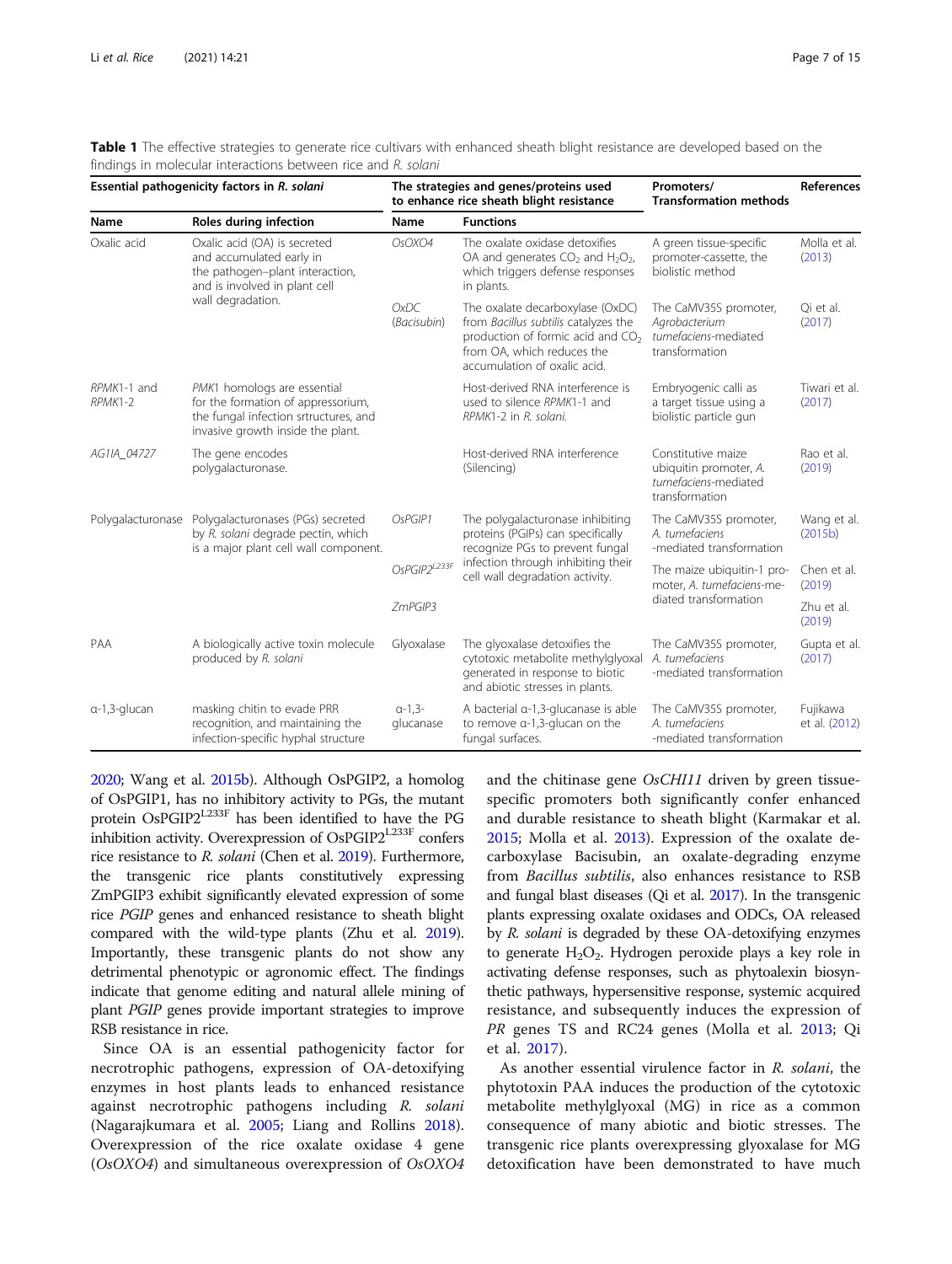| Name       | <b>Functions</b>                                                                                                                                           | Promoters/Transformation<br>methods                                                                                                                          | Resistance phenotype                                                                                                                                                                                                                    | References                                                                                                                                                   |
|------------|------------------------------------------------------------------------------------------------------------------------------------------------------------|--------------------------------------------------------------------------------------------------------------------------------------------------------------|-----------------------------------------------------------------------------------------------------------------------------------------------------------------------------------------------------------------------------------------|--------------------------------------------------------------------------------------------------------------------------------------------------------------|
| OsCHI11    | The chitinases are chitin-degrading<br>enzymes that hydrolyze<br>the $\beta$ -(1, 4) linkages of chitin.                                                   | The maize ubiquitin promoter<br>or CaMV35S promoter, A.<br>tumefaciens-mediated<br>transformation or protoplast<br>transformation                            | The transgenic plants<br>overexpressing OsCHI11 exhibit<br>enhanced resistance to sheath<br>blight.                                                                                                                                     | Lin et al. (1995)<br>Baisakh et al.<br>(2001)<br>Kumar et al.<br>(2003)<br>Sridevi et al.<br>(2003)<br>Sridevi et al.<br>(2008)<br>Sripriya et al.<br>(2008) |
| OsRC7      | The chitinase gene (OsRC7)<br>encodes a class I chitinase<br>(PR3 family) in rice.                                                                         | The CaMV35S promoter, the<br>biolistic method and protoplast<br>transformation                                                                               | The transgenic plants<br>overexpressing the chitinase<br>show different levels of<br>enhanced resistance to R. solani.                                                                                                                  | Datta et al.<br>(2001)                                                                                                                                       |
| Os11g47510 | A novel chitinase gene from<br>indica rice                                                                                                                 | The CaMV35S promoter,<br>the biolistic method                                                                                                                | The transgenic plants show<br>good correlation between<br>transgene expression and the<br>level of sheath blight resistance.                                                                                                            | Richa et al.<br>(2017)                                                                                                                                       |
| Ace-AMP1   | Ace-AMP1, a cysteine rich<br>antimicrobial peptide from<br>Allium cepa, is homologous<br>to plant ns-LTP and shows strong<br>antimicrobial activity.       | An inducible rice phenylalanine<br>ammonia-lyase (PAL) promoter or a<br>constitutive maize ubiquitin<br>promoter, A. tumefaciens-<br>mediated transformation | The transgenic plants exhibit<br>increased resistance to blast,<br>sheath blight, and bacterial leaf<br>blight without agronomic trait<br>penalty.                                                                                      | Patkar and<br>Chattoo<br>(2006)                                                                                                                              |
| Dm-AMP1    | Dm-AMP1, an antifungal plant<br>defensin from Dahlia merckii.<br>directly inhibits the pathogen.                                                           | The maize ubiquitin promoter,<br>A. tumefaciens-mediated<br>transformation                                                                                   | The transgenic rice plants<br>expressing Dm-AMP1 have the<br>potential to provide broad-<br>spectrum disease resistance in<br>rice.                                                                                                     | Jha et al. (2009)                                                                                                                                            |
| Rs-AFP2    | Rs-AFP2, an antifungal plant<br>defensin from Raphanus sativus,<br>directly inhibits the pathogen.                                                         | The maize ubiquitin promoter,<br>A. tumefaciens-mediated<br>transformation                                                                                   | The transgenic rice plants<br>expressing Rs-AFP2 show<br>enhanced resistance to M.<br>oryzae and R. solani.                                                                                                                             | Jha and<br>Chattoo<br>(2010)                                                                                                                                 |
| OsWRKY30   | WRKY30 activates expression of<br>JA synthesis-related genes LOX,<br>AOS2 and pathogenesis-related<br>PR3 and PR10 genes                                   | The maize ubiquitin promoter,<br>A. tumefaciens-mediated<br>transformation                                                                                   | The transgenic lines<br>overexpressing WRKY30 have an<br>enhanced resistance to R. solani.                                                                                                                                              | Peng et al.<br>(2012)                                                                                                                                        |
| OsWRKY80   | OsWRKY80 activates OsWRKY4<br>expression, and subsequently<br>activates JA/ET-dependent<br>defense responses.                                              | The maize ubiquitin promoter,<br>A. tumefaciens-mediated<br>transformation                                                                                   | Overexpression of OsWRKY80 in<br>rice plants significantly enhances<br>disease resistance to R. solani,<br>while silencing of OsWRKY80<br>compromises disease resistance<br>to R. solani.                                               | Peng et al.<br>(2016)                                                                                                                                        |
| OsACS2     | OsACS2,1-aminocyclopropane-1-<br>carboxylic acid synthase, is a key<br>enzyme of ET biosynthesis.                                                          | The pathogen-inducible PBZ1<br>promoter, A. tumefaciens-<br>mediated transformation                                                                          | The OsACS2-overexpression<br>lines show significantly<br>increased levels of endogenous<br>ET and defence gene<br>expression, increased resistance<br>to R. solani and M. oryzae, with<br>little or no influence on seed<br>production. | Helliwell et al.<br>(2013)                                                                                                                                   |
| AtNPR1     | Nonexpresser of pathogenesis-<br>related gene 1 (NPR1) in<br>Arabidopsis as the master<br>regulator of salicylic acid-<br>mediated signaling               | The CaMV35S promoter,<br>A. tumefaciens-mediated<br>transformation                                                                                           | Green tissue-specific expression<br>of AtNPR1 in rice confers<br>resistance to sheath blight, with<br>no concomitant abnormalities<br>in plant growth and yield<br>parameters.                                                          | Molla et al.<br>(2016)                                                                                                                                       |
| BjNPR1     | Brassica juncea nonexpresser<br>of pathogenesis-related gene 1<br>(BjNPR1) causes redox-regulation<br>in mustard akin to that of<br>AtNPR1 in Arabidopsis. | The CaMV35S promoter,<br>A. tumefaciens-mediated<br>transformation                                                                                           | The BjNPR1-expressing rice lines<br>display enhanced resistance to<br>rice blast, sheath blight and<br>bacterial leaf blight diseases,<br>and improved agronomic traits.                                                                | Sadumpati<br>et al.(2013)                                                                                                                                    |

# <span id="page-7-0"></span>Table 2 The plant defense-related genes that have been manipulated to enhance sheath blight resistance in rice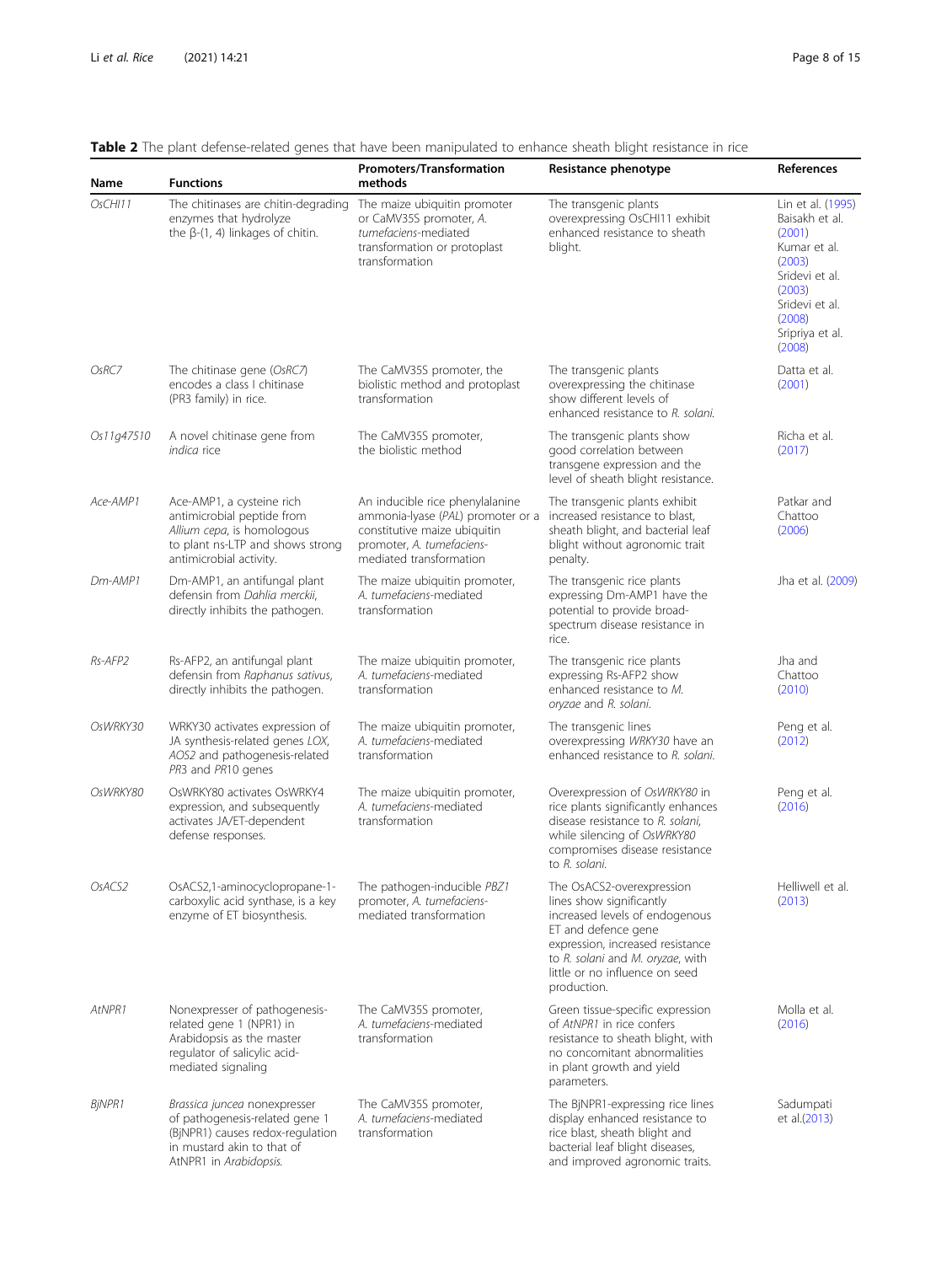| Name                     | <b>Functions</b>                                                                                                                                                                         | <b>Promoters/Transformation</b><br>methods                                                                                          | Resistance phenotype                                                                                                                                                                                                                                                                     | <b>References</b>                                 |
|--------------------------|------------------------------------------------------------------------------------------------------------------------------------------------------------------------------------------|-------------------------------------------------------------------------------------------------------------------------------------|------------------------------------------------------------------------------------------------------------------------------------------------------------------------------------------------------------------------------------------------------------------------------------------|---------------------------------------------------|
| OsOSM1                   | Osmotins belong to thaumatin-<br>like proteins of PR5 family and<br>are involved in the permeability<br>stress and defense response<br>in plants                                         | The maize ubiquitin promoter,<br>A. tumefaciens-mediated<br>transformation                                                          | An appropriately elevated level<br>of OsOSM1 in transgenic rice<br>enhances RSB resistance<br>without affecting rice<br>development or grain yield.                                                                                                                                      | Xue et al. (2016)                                 |
| OsOXO4<br>and<br>OsCHI11 | As mentioned above                                                                                                                                                                       | The green tissue-specific rice<br>D54O-544 promoter and maize<br>PEPC promoter,<br>A. tumefaciens-mediated<br>transformation        | Simultaneous overexpression of<br>the defense-related genes<br>OsCHI11 and OsOXO4 in rice<br>leads to significant resistance<br>against R. solani without<br>distressing any agronomically<br>important traits.                                                                          | Karmakar<br>et al.(2015)                          |
| AtNPR1 and<br>OsCHI11    | As mentioned above                                                                                                                                                                       | The green tissue-specific rice<br>D54O-544 promoter and maize<br>PEPC promoter,<br>A. tumefaciens-mediated<br>transformation        | The transgenic rice plants with<br>simultaneous overexpression of<br>AtNPR1 and OsCHI11 show a<br>significant upregulation of<br>defense-related genes, PR genes,<br>and antioxidant marker genes,<br>and are more resistant to sheath<br>blight as compared to the single<br>transgene. | Karmakar<br>et al.(2017)                          |
| OsMAPK20-5               | Mitogen-activated protein<br>kinases (MAPKs) play important<br>roles in plant responses to biotic<br>stresses.                                                                           | Silencing of OsMAPK20-5 by<br>inserting an inverted-repeat<br>orientation (irMAPK20-5)<br>A. tumefaciens-mediated<br>transformation | Silencing of OsMAPK20-5 causes rice<br>plants<br>more susceptibility to<br>Cnaphalocrocis medinalis and<br>Magnaporthe grisea, but<br>enhances sheath blight<br>resistance.                                                                                                              | Liu et al. (2019)                                 |
| OsGSTU5                  | OsGSTU5 is a tau class of<br>glutathione-S-transferase in rice,<br>an important defense-associated<br>protein that confers resistance<br>against several abiotic and biotic<br>stresses. | Via the expression vector<br>pIRS154,<br>A. tumefaciens-mediated<br>transformation                                                  | The OsGSTU5-overexpressing<br>rice lines are more tolerant,<br>while the knockdown lines are<br>more prone to Rhizoctonia<br>infection.                                                                                                                                                  | Tiwari et al.<br>(2020)                           |
| OsASR2                   | OsASR2 (abscisic acid, stress and<br>ripening 2) regulates the<br>expression of a defense-related<br>gene, Os2H16, by targeting the<br>GT-1 cis-element.                                 | Maize Ubiquitin 1 promoter,<br>A. tumefaciens-mediated<br>transformation                                                            | Overexpression of OsASR2<br>enhances the resistance against<br>Rhizoctonia solani and tolerance<br>to drought in rice.                                                                                                                                                                   | Li et al. (2018)                                  |
| IPA1                     | LPA1 belongs to an INDETERMIN<br>ATE DOMAIN protein family and<br>regulates sheath blight<br>resistance, tiller and leaf angle<br>by activating auxin signaling.                         | Maize Ubiquitin 1 promoter,<br>A. tumefaciens-mediated<br>transformation                                                            | Overexpression of LPA1 and<br>IDD13 enhances rice defenses<br>against sheath blight via the<br>activation of PIN1a in rice.                                                                                                                                                              | Sun et al. (2019)<br>Sun et al.<br>(2020a, 2020b) |
| DEP <sub>1</sub>         | DEP1, a G-protein $y$ subunit, is a<br>novel interactor of LPA1 and<br>controls dense and erect panicle<br>of rice.                                                                      | The knock-out mutant dep1<br>(PFG 3A-02648) was generated<br>with T-DNA insertion.                                                  | DEP1 knock-out increases<br>planting density and resistance<br>to sheath blight disease in rice.                                                                                                                                                                                         | Liu et al. (2020)                                 |

Table 2 The plant defense-related genes that have been manipulated to enhance sheath blight resistance in rice (Continued)

less accumulation of MG and enhanced resistance towards damage caused by PAA. The finding provides another transgenic technology to develop RSB resistant rice plants (Gupta et al. [2017](#page-11-0)). The mechanism of observed tolerance of the glyoxalase-overexpressing plants towards diverse abiotic and biotic stresses involves enhanced detoxification and reduced oxidative damage, leading to better protection of chloroplast and mitochondrial ultrastructure and maintained photosynthetic efficiency under stress conditions (Gupta et al. [2017\)](#page-11-0).

Interestingly,  $\alpha$ -1,3-glucan produced by R. solani masks chitin to evade PRR recognition, thus promoting pathogen infection. Besides, α-1,3-glucan is essential for the maintenance of the infection-specific hyphal structure (Fujikawa et al. [2012](#page-11-0)). These findings provide a new virulence target for developing rice plants against R. solani infection. Actually, the transgenic rice plants expressing and secreting bacterial  $α-1,3$ glucanase show strong resistance not only to R. solani but also to the phylogenetically distant ascomycete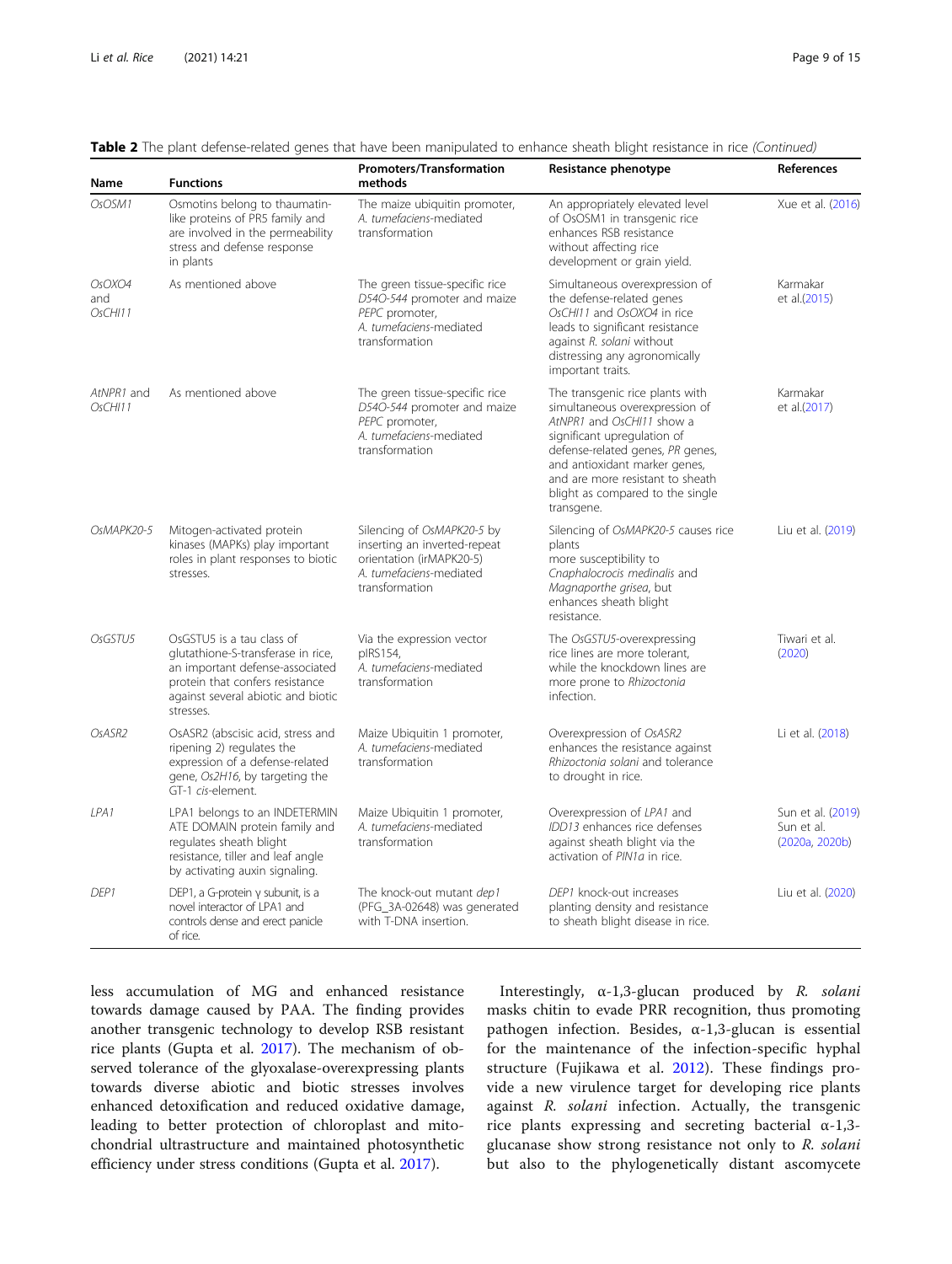Cochlioborus miyabeanus and Magnaporthe oryzae (Fujikawa et al. [2012\)](#page-11-0).

# Enhancing Sheath Blight Resistance by Manipulating Expression of Plant Defense-associated Genes

Although no complete resistance gene for sheath blight has been identified in rice, many successful attempts have been performed to develop resistant rice lines by expressing defense-associated genes. Non expresser of pathogenesis-related genes 1 (NPR1) was first identified in Arabidopsis to be a master regulator of systemic acquired resistance, which confers broad-spectrum resistance to various pathogens (Fu and Dong [2013](#page-11-0)). Tissue-specific expression of Arabidopsis NPR1 gene in rice enhances sheath blight resistance without phenotypic and agronomic costs (Molla et al. [2016\)](#page-12-0). The transgenic indica rice lines expressing Brassica juncea NPR1 also exhibit enhanced resistance to R. solani (Sadumpati et al. [2013](#page-12-0)). Overexpression of pathogenesis-related genes such as PR3 and PR5 results in enhanced resistance to R. solani, manifested by reduced disease lesion sizes in the transgenic rice plants as compared with the wild-type rice plants (Datta et al. [1999](#page-11-0); Datta et al. [2001](#page-11-0); Datta et al. [2002](#page-11-0)). In addition, overexpression of OsGSTU5, a tau class glutathione-Stransferase, in rice effectively increases the activities of superoxide dismutase and peroxidase, and thereby reduces accumulation of  $H_2O_2$  and  $O_2^-$ , and enhances rice resistance to sheath blight (Tiwari et al. [2020](#page-13-0)). Various MAPKs play important roles in plant adaptive responses to biotic stresses. Silencing of OsMAPK20-5 remarkably reduces resistance of rice to *M. oryzae*, but enhances resistance to *R*. solani (Liu et al. [2019](#page-12-0)). Another group of small, highly basic, cysteine-rich antimicrobial peptides called defensins from various plant species exhibit strong antimicrobial activities. Expression of such proteins as Ace-AMP1 from Allium cepa, Dm-AMP1 from Dahlia merckii and Rs-AFP2 from Raphanus sativus in rice greatly suppresses the growth of M. oryzae and R. solani (Jha et al. [2009](#page-11-0); Jha and Chattoo [2010;](#page-11-0) Patkar and Chattoo [2006\)](#page-12-0). ASR2 (short for abscisic acid, stress and ripening 2) specifically binds to an important cis-element GT-1 and activates the expression of the rice defense-related gene Os2H16. Over-expression of the stress-responsive gene OsASR2 enhances resistance against Xanthomonas oryzae pv. oryzae and R. solani, and tolerance to drought in rice (Li et al. [2018](#page-12-0)). Collectively, many defense-associated genes can be manipulated to improve sheath blight resistance in rice (Table [2\)](#page-7-0).

# QTL for Disease Resistance to RSB

It is well recognized that rice resistance to sheath blight is a quantitative trait controlled by multiple genes (Zuo et al. [2014a](#page-14-0)). Therefore, identification, mapping and subsequent characterization of RSB resistance QTL will be of great significance for sheath blight resistance breeding in rice (Jia et al. [2012;](#page-11-0) Molla et al. [2020](#page-12-0); Taguchi-Shiobara et al. [2013](#page-13-0); Yadav et al. [2015](#page-13-0)).

Since the first RSB resistance QTL was identified in 1995, more than 110 RSB resistance QTLs have been mapped to different chromosomes in rice (Molla et al. [2020](#page-12-0); Wen et al. [2015;](#page-13-0) Zhang et al. [2019a\)](#page-13-0). However, only qSBR9-2, qSBR<sup>11-1</sup>, qSB-9<sup>TQ</sup> and qSB-11<sup>LE</sup> have been finely mapped and no RSB resistance QTL has yet been isolated in rice (Channamallikarjuna et al. [2010](#page-10-0); Zuo et al. [2013;](#page-14-0) Zuo et al. [2014a\)](#page-14-0). A total of 14, 12, 12 and 26 putative genes have been predicted in the  $qShB^{9-2}$ ,  $qSB-9^{TQ}$ ,  $qSB-11^{LE}$  and  $qSBR^{11-1}$  regions, respectively (Channamallikarjuna et al. [2010;](#page-10-0) Zhang et al. [2019a;](#page-13-0) Zuo et al. [2013](#page-14-0); Zuo et al. [2014b\)](#page-14-0). The SBR-9 locus in a 12.8-Mbp region between the markers Nag08KK18184 and Nag08KK18871 contains at least two putative resistance genes (Liu et al. [2009;](#page-12-0) Taguchi-Shiobara et al. [2013\)](#page-13-0). In addition, a novel chitinase gene LOC\_Os11g47510 in the QTL  $qSBR^{11-1}$  region of the RSB resistant rice cultivar Tetep has been functionally verified. Expression of the chitinase gene in the RSB susceptible rice line significantly inhibits the growth and branching of R. solani hyphae and enhances rice resistance to RSB (Richa et al. [2017\)](#page-12-0). A major-effect QTL for durable resistance containing a cluster of 12 germin-like protein (OsGLP) genes has been identified on chromosome 8 in rice. The more the OsGLP genes in this gene cluster are silenced by RNAi, the more the transgenic lines are susceptible to R. solani. The disease resistance conferred by OsGLPs at the QTL region, which is highly conserved in the grass family, is broad-spectrum (Manosalva et al. [2009\)](#page-12-0). More importantly, an F-box protein ZmFBL41 has recently been identified to confer resistance to banded leaf and sheath blight in maize through a genome-wide association study (Li et al. [2019b](#page-12-0)). The isolation of the maize sheath blight resistance gene offers a promising avenue to generate sheath blight resistant cultivars in different crop plants.

Multiple QTLs for RSB resistance have been detected in several resistant varieties, including Teqing, Jasmine 85, Zhaiyeqing 8, Xiangzaoxian 19, Tetep and Pecos (Datta et al. [2001](#page-11-0)). Some major QTLs for RSB resistance, such as  $qSB-9^{TQ}$ ,  $qSB-11^{LE}$  and  $qSB-11^{HIX}$ , have been utilized in resistance breeding program. Pyramiding disease resistance QTLs has been considered as an important strategy to develop RSB resistant cultivars. The lines carrying  $qSB-11^{LE}$  and  $qSB-11^{HJX}$  have a significantly lower disease level than the recurrent parent and the lines with single QTL under the same genetic background, indicating that QTL pyramiding can further increase the resistance to sheath blight (Li et al. [2019a\)](#page-12-0). It has been also demonstrated that pyramiding of two QTLs  $(qSB^{9-2})$  and  $qSB^{12-l}$ ) and three QTLs  $(qSB7^{TQ}, qSB9^{TQ}$  and  $qSB11^{LE}$ )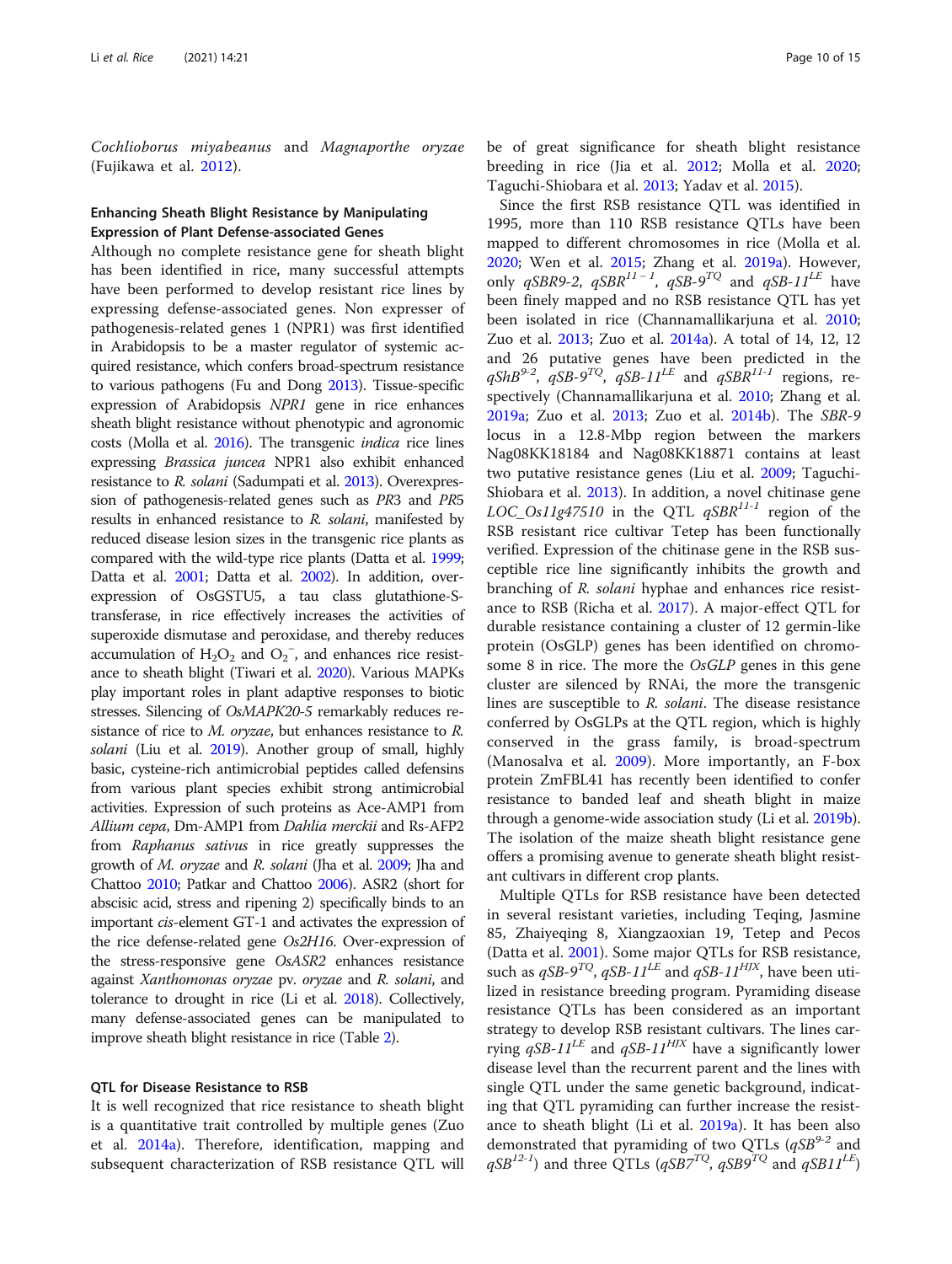<span id="page-10-0"></span>has higher levels of resistance than a single QTL (Wang et al. [2012;](#page-13-0) Yin et al. [2008\)](#page-13-0). Therefore, simultaneous introduction of multiple resistance alleles and stacking of multiple QTLs in susceptible varieties increase rice resistance to RSB (Chen et al. [2014;](#page-11-0) Pinson et al. [2008](#page-12-0); Zuo et al. [2008](#page-14-0)).

Sheath blight resistance QTLs are often mapped to the same region as the QTLs for heading date and plant height (Pinson et al. [2005;](#page-12-0) Sharma et al. [2009](#page-12-0)). For instance, four QTLs for RSB resistance have been identified in  $F_8$  recombinant inbred lines of two rice varieties from the United States, which are allelic to the QTLs for plant height and heading date (Goad et al. [2020](#page-11-0)). The flag leaf angle, length and plant compactness are also tightly linked with the RSB resistance QTLs, qRlh11, qSBR11-3, qSBR11-1, qSBR9-1, qShB3-2 and qSB-9 (Hossain et al. [2016](#page-11-0)). The reason for the correlation between morphological traits and resistance may be related to canopy microenvironment. Rice canopy density has a great impact on humidity and temperature, which are the important environment factors for pathogen infection and multiplication.

# Conclusions

Sheath blight has become one of the most important diseases in rice. Genetic resistance has been well considered as the most economic, effective and environmentally friendly strategy to control crop diseases. However, no RSB resistance gene has been isolated and identified. Increasing knowledge on molecular interaction between R. solani and host plants reveals many pathogenicity factors in R. solani and defense-associated genes in rice. Accordingly, the effective strategies to develop RSB resistant germplasms include disarming essential pathogenicity factors in R. solani via host-derived RNAi and transgenic technology, manipulating expression of plant defense-associated genes, and pyramiding the RSB resistance QTLs.

#### Acknowledgements

Not applicable.

### Authors' Contributions

DL, SL and WS proposed the concept; DL, SL, SW and WS drafted the manuscript; DL, SL and WS revised and finalized the manuscript. All the authors have participated in the work sufficiently. All authors read and approved the final manuscript.

#### Funding

The work is supported by National Natural Science Foundation of China grants U19A2027 and 31630064, the Natural Science Foundation of Beijing, China (6181001) to W. S., and National Natural Science Foundation of China grants 31901956 to S. L.

#### Availability of Data and Materials

Not applicable.

Ethics Approval and Consent to Participate

Not applicable.

#### Consent for Publication

Not applicable.

#### Competing Interests

The authors declare that they have no competing interests.

#### Author details

<sup>1</sup>College of Plant Protection, Jilin Agricultural University, 2888 Xincheng Street, 130118 Changchun, Jilin, China. <sup>2</sup>Department of Plant Pathology, College of Plant Protection, Shenyang Agricultural University, 110866 Shenyang, Liaoning, China. <sup>3</sup>Department of Plant Pathology, the Ministry of Agriculture Key Laboratory of Pest Monitoring and Green Management, China Agricultural University, 100193 Beijing, China.

## Received: 6 December 2020 Accepted: 12 February 2021 Published online: 25 February 2021

## References

- Alam NB, Ghosh A (2018) Comprehensive analysis and transcript profiling of Arabidopsis thaliana and Oryza sativa catalase gene family suggests their specific roles in development and stress responses. Plant Physiol Biochem 123:54–64
- Ahmad S, Veyrat N, Gordon-Weeks R, Zhang Y, Martin J, Smart L, Glauser G, Erb M, Flors V, Frey M, Ton J (2011) Benzoxazinoid metabolites regulate innate immunity against aphids and fungi in maize. Plant Physiol 157:317–327
- Anderson JP, Lichtenzveig J, Gleason C, Oliver RP, Singh KB (2010) The B-3 ethylene response factor MtERF1-1 mediates resistance to a subset of root pathogens in Medicago truncatula without adversely affecting symbiosis with Rhizobia. Plant Physiol 154:861–873
- Anderson JP, Sperschneider J, Win J, Kidd B, Yoshida K, Hane J, Saunders DGO, Singh KB (2017) Comparative secretome analysis of Rhizoctonia solani isolates with different host ranges reveals unique secretomes and cell death inducing effectors. Sci Rep 7:10410
- Anderson JP, Kidd BN, Garg G, Singh KB (2018) Transcriptome analysis reveals class IX ethylene response factors show specific up-regulation in resistant but not susceptible Medicago truncatula lines following infection with Rhizoctonia solani. Eur J Plant Pathol 152:549–554
- Baisakh N, Datta K, Oliva N, Ona I, Rao G, Mew T, Datta SK (2001) Rapid development of homozygous transgenic rice using anther culture harboring rice chitinase gene for enhanced sheath blight resistance. Plant Biotechnol 18:101–108
- Bartz FE, Glassbrook NJ, Danehower DA, Cubeta MA (2012) Elucidating the role of the phenylacetic acid metabolic complex in the pathogenic activity of Rhizoctonia solani anastomosis group 3. Mycologia 104:793–803
- Bernardes-de-Assis J, Storari M, Zala M, Wang WX, Jiang DH, Dong LS, Jin MS, McDonald BA, Ceresini PC (2009) Genetic structure of populations of the rice-infecting pathogen Rhizoctonia solani AG-1 IA from China. Phytopathology 99:1090–1099
- Bigeard J, Colcombet J, Hirt H (2015) Signaling mechanisms in pattern-triggered immunity (PTI). Mol Plant 8:521–539
- Bindschedler LV, Dewdney J, Blee KA, Stone JM, Asai T, Plotnikov J, Denoux C, Hayes T, Gerrish C, Davies DR, Ausubel FM, Bolwell GP (2006) Peroxidasedependent apoplastic oxidative burst in Arabidopsis required for pathogen resistance. Plant J 47:851–863
- Blanco-Ulate B, Morales-Cruz A, Amrine KCH, Labavitch JM, Powell ALT, Cantu D (2014) Genome-wide transcriptional profiling of Botrytis cinerea genes targeting plant cell walls during infections of different hosts. Front Plant Sci 5:435
- Brooks SA (2007) Sensitivity to a phytotoxin from Rhizoctonia solani correlates with sheath blight susceptibility in rice. Phytopathology 97:1207–1212
- Carling DE, Baird RE, Gitaitis RD, Brainard KA, Kuninaga S (2002) Characterization of AG-13, a newly reported anastomosis group of Rhizoctonia solani. Phytopathology 92:893–899
- Cessna SG, Sears VE, Dickman MB, Low PS (2000) Oxalic acid, a pathogenicity factor for Sclerotinia sclerotiorum, suppresses the oxidative burst of the host plant. Plant Cell 12:2191–2199
- Channamallikarjuna V, Sonah H, Prasad M, Rao GJN, Chand S, Upreti HC, Sharma TR (2010) Identification of major quantitative trait loci qSBR11-1 for sheath blight resistance in rice. Mol Breeding 25:155–166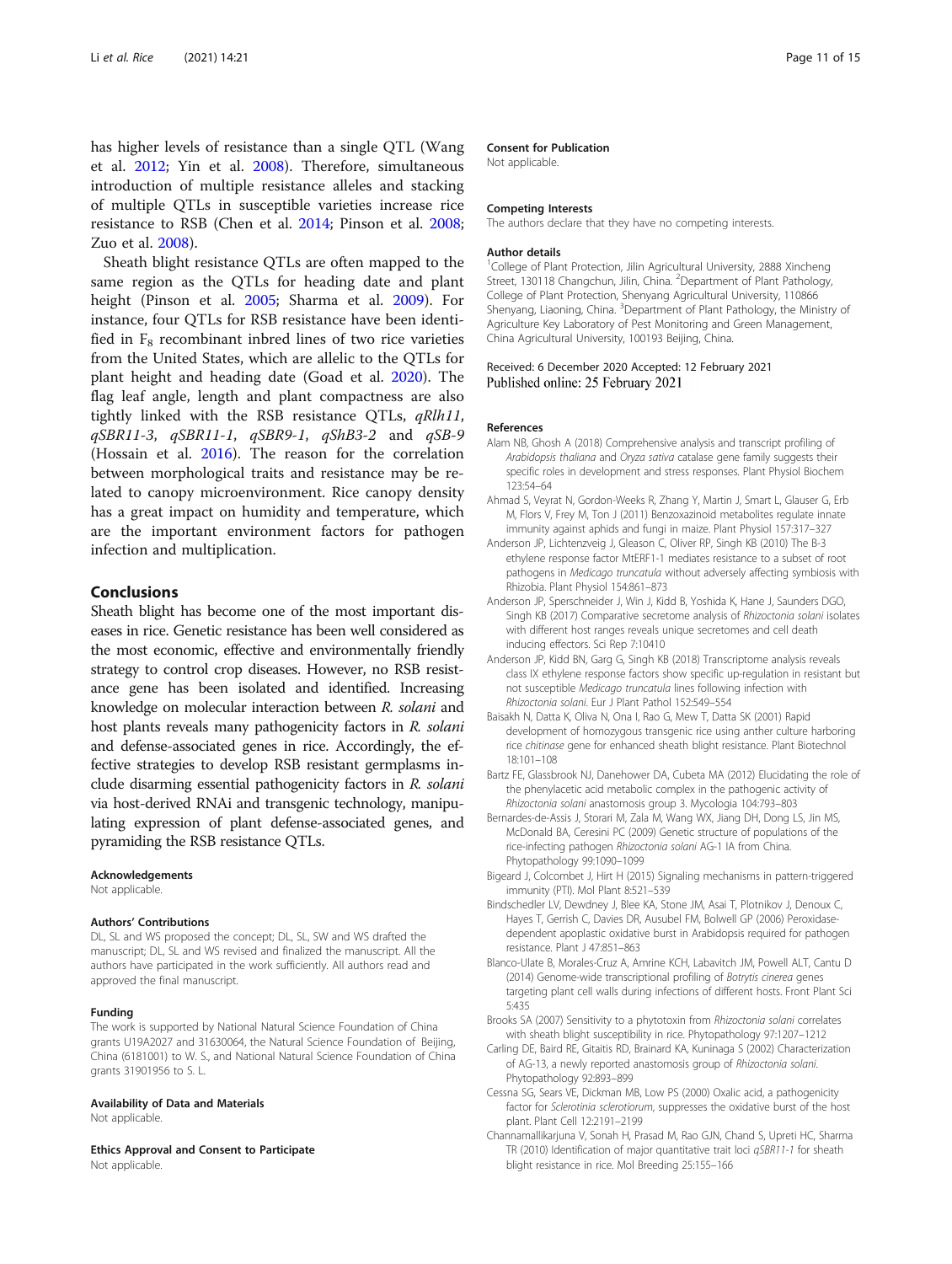<span id="page-11-0"></span>Chen XJ, Xi Y, Tong YH, Meng LJ, Ji ZL, Xu JY (2009) Pathogenic mechanism of phytotoxin produced by Rhizoctonia solani, the causal pathogen of rice sheath blight. Acta Phytopathol Sin 39:439–443

Chen ZX, Zhang YF, Feng F, Feng MH, Jiang W, Ma YY, Pan CH, Hua HL, Li GS, Pan CB, Zuo SM (2014) Improvement of *japonica* rice resistance to sheath blight by pyramiding  $qSB-9^{TQ}$  and  $qSB-7^{TQ}$ . Field Crop Res 161:118–127

Chen XJ, Chen Y, Zhang LN, Xu B, Zhang JH, Chen ZX, Tong YH, Zuo SM, Xu JY (2016) Overexpression of OsPGIP1 enhances rice resistance to sheath blight. Plant Dis 100:388–395

Chen XJ, Chen YW, Zhang L, He Z, Huang BL, Chen C, Zhang QX, Zuo SM (2019) Amino acid substitutions in a polygalacturonase inhibiting protein (OsPGIP2) increases sheath blight resistance in rice. Rice 12:56

Cook SD, Nichols DS, Smith J, Chourey PS, McAdam EL, Quittenden L, Quittenden L, Ross JJ (2016) Auxin biosynthesis: Are the indole-3-acetic acid and phenylacetic acid biosynthesis pathways mirror images? Plant Physiol 171: 1230–1241

Costanzo S, Jackson AK, Brooks SA (2011) High-resolution mapping of Rsn1, a locus controlling sensitivity of rice to a necrosis-inducing phytotoxin from Rhizoctonia solani AG1-IA. Theor Appl Genet 123:33–41

Datta K, Velazhahan R, Oliva N, Ona I, Mew T, Khush GS, Muthukrishnan S, Datta SK (1999) Over-expression of the cloned rice thaumatin-like protein (PR-5) gene in transgenic rice plants enhances environmental friendly resistance to Rhizoctonia solani causing sheath blight disease. Theor Appl Genet 98:1138–1145

Datta K, Tu J, Oliva N, Ona II, Velazhahan R, Mew TW, Muthukrishnan S, Datta SK (2001) Enhanced resistance to sheath blight by constitutive expression of infection-related rice chitinase in transgenic elite indica rice cultivars. Plant Sci 160:405–414

Datta K, Baisakh N, Maung T, Thet KM, Tu J, Datta S (2002) Pyramiding transgenes for multiple resistance in rice against bacterial blight, yellow stem borer and sheath blight. Theor Appl Genet 106:1–8

Davidsson P, Broberg M, Kariola T, Sipari N, Pirhonen M, Palva ET (2017) Short oligogalacturonides induce pathogen resistance-associated gene expression in Arabidopsis thaliana. BMC Plant Biol 17:19

de Jonge R, van Esse HP, Kombrink A, Shinya T, Desaki Y, Bours R, van der Krol S, Shibuya N, Joosten MHAJ, Thomma BPHJ (2010) Conserved fungal LysM effector Ecp6 prevents chitin-triggered immunity in plants. Science 329:953–955

Dong SM, Wang YC (2016) Nudix effectors: A common weapon in the arsenal of plant pathogens. PLoS Pathog 12:e1005704

Feng CS, ZhangX, Wu T, Yuan B, Ding XH, Yao FY, Chu ZH (2016) The polygalacturonase-inhibiting protein 4 (OsPGIP4), a potential component of the qBlsr5a locus, confers resistance to bacterial leaf streak in rice. Planta 243: 1297–1308

Feng SJ, Shu CW, Wang CJZ, Jiang SF, Zhou EX (2017) Survival of Rhizoctonia solani AG-1 IA, the causal agent of rice sheath blight, under different environmental conditions. J Phytopathol 165:44–52

Fu ZQ, Dong XN (2013) Systemic acquired resistance: turning local infection into global defense. Annu Rev Plant Biol 64:839–863

Fujikawa T, Sakaguchi A, Nishizawa Y, Kouzai Y, Minami E, Yano S, Koga H, Meshi T, Nishimura M (2012) Surface alpha-1,3-glucan facilitates fungal stealth infection by interfering with innate immunity in plants. PLoS Pathog 8: e1002882

Gallou A, Declerck S, Cranenbrouck S (2012) Transcriptional regulation of defence genes and involvement of the WRKY transcription factor in arbuscular mycorrhizal potato root colonization. Funct Integr Genomic 12:83–198

Gao F, Zhang BS, Zhao JH, Huang JF, Jia PS, Wang S, Zhang J, Zhou JM, Guo HS (2019) Deacetylation of chitin oligomers increases virulence in soil-borne fungal pathogens. Nat Plants 5:1167–1176

Gawade DB, Perane RR, Suryawanshi AP, Deokar CD (2017) Extracellular enzymes activity determining the virulence of Rhizoctonia bataticola, causing root rot in soybean. Physiol Mol Plant Pathol 100:49–56

Gechev TS, Breusegem FV, Stone JM, Denev I, Laloi C (2006) Reactive oxygen species as signals that modulate plant stress responses and programmed cell death. BioEssays 28:1091–1101

Ghosh S, Kanwar P, Jha G (2018) Identification of candidate pathogenicity determinants of Rhizoctonia solani AG1-IA, which causes sheath blight disease in rice. Curr Genet 64:729–740

Ghosh S, Mirza N, Kanwar P, Tyagi K, Jha G (2019) Genome analysis provides insight about pathogenesis of Indian strains of Rhizoctonia solani in rice. Funct Integr Genomic 19:799–810

Goad DM, Jia YL, Gibbons A, Liu Y, Gealy D, Caicedo AL, Olsen KM (2020) Identification of novel QTL conferring sheath blight resistance in two weedy rice mapping populations. Rice 13:21

Gong BQ, Wang FZ, Li JF (2020) Hide-and-seek: chitin-triggered plant immunity and fungal counterstrategies. Trends Plant Sci 25:805–816

Groth DE, Nowick EM (1992) Selection for resistance to rice sheath blight through number of infection cushions and lesion type. Plant Dis 76:721–723

Gupta BK, Sahoo KK, Ghosh A, Tripathi AK, Anwar K, Das P, Singh AK, Pareek A, Sopory SK, Singla-Pareek SL (2017) Manipulation of glyoxalase pathway confers tolerance to multiple stresses in rice. Plant Cell Environ 41:1186–1200

Heller J, Tudzynski P (2011) Reactive oxygen species in phytopathogenic fungi:

signaling, development, and disease. Annu Rev Phytopathol 49:369–390 Heller A, Witt-Geiges T (2013) Oxalic acid has an additional, detoxifying function in Sclerotinia sclerotiorum pathogenesis. PLoS One 8:e72292

Helliwell EE, Wang Q, Yang YN (2011) Transgenic rice with inducible overproduction of ethylene exhibits broad-spectrum disease resistance. Phytopathology 101:S71

Helliwell EE, Wang Q, Yang YN (2013) Transgenic rice with inducible ethylene production exhibits broad-spectrum disease resistance to the fungal pathogens Magnaporthe oryzae and Rhizoctonia solani. Plant Biotechnol J 11: 33–42

Hossain MK, Jena KK, Bhuiyan MAR, Wickneswari R (2016) Association between QTLs and morphological traits toward sheath blight resistance in rice (Oryza sativa L). Breeding Sci 66:613–626

Howlett BJ (2006) Secondary metabolite toxins and nutrition of plant pathogenic fungi. Curr Opin Plant Biol 9:371–375

Hu WJ, Pan XL, Li FF, Dong WB (2018) UPLC-QTOF-MS metabolomics analysis revealed the contributions of metabolites to the pathogenesis of Rhizoctonia solani strain AG-1-IA. PLoS One 13:e0192486

Huang CY, Wang H, Hu P, Hamby R, Jin HL (2019) Small RNAs-big players in plant-microbe interactions. Cell Host Microbe 26:173–182

Jha S, Tank HG, Prasad BD, Chattoo BB (2009) Expression of Dm-AMP1 in rice confers resistance to Magnaporthe oryzae and Rhizoctonia solani. Transgenic Res 18:59–69

Jha S, Chattoo BB (2010) Expression of a plant defensin in rice confers resistance to fungal phytopathogens. Transgenic Res 19:373–384

Jia L, Yan W, Zhu C, Agrama HA, Jackson A, Yeater K, Li XB, Huang BH, Hu BL, McClung A, Wu D (2012) Allelic analysis of sheath blight resistance with association mapping in rice. PLoS One 7:e32703

Jimmy LJ, Babu S (2019) Gene network mediated by WRKY13 to regulate resistance against sheath infecting fungi in rice (Oryza sativa L). Plant Sci 280: 269–282

Jones JDG, Dangl JL (2006) The plant immune system. Nature 444:323–329

Kabbage M, Williams B, Dickman MB (2013) Cell death control: the interplay of apoptosis and autophagy in the pathogenicity of Sclerotinia sclerotiorum. PLoS Pathog 9:e1003287

Kaneda T, Taga Y, Takai R, Iwano M, Matsui H, Takayama S, Isogai A, Che FS (2009) The transcription factor OsNAC4 is a key positive regulator of plant hypersensitive cell death. EMBO J 28:926–936

Kankam F, Sowley ENK, Qiu HZ (2018) Influence of 3-methylthiopropionic acid (MTPA) produced by Rhizoctonia solani AG-3 on yield and dry matter accumulation of potato. Asian J Res Crop Sci 2:1–9

Karmakar S, Molla KA, Chanda PK, Sarkar SN, Datta SK, Datta K (2015) Green tissue-specific co-expression of chitinase and oxalate oxidase 4 genes in rice for enhanced resistance against sheath blight. Planta 243:115–130

Karmakar S, Molla KA, Das K, Sarkar SN, Datta SK, Datta K (2017) Dual gene expression cassette is superior than single gene cassette for enhancing sheath blight tolerance in transgenic rice. Sci Rep 7:7900

Keller NP, Turner G, Bennett JW (2005) Fungal secondary metabolism - From biochemistry to genomics. Nat Rev Microbiol 3:937–947

Kumar KK, Poovannan K, Nandakumar R, Thamilarasi K, Geetha C, Jayashree N, Kokiladevi E, Raja JAJ, Samiyappan Ramasamy, Sudhakar D, Balasubramanian P (2003) A high throughput functional expression assay system for a defence gene conferring transgenic resistance on rice against the sheath blight pathogen, Rhizoctonia solani. Plant Sci 165:969–976

Kwon YS, Kim SG, Chung WS, Bae H, Jeong SW, Shin SC, Jeong MJ, Park SC, Kwak YS, Bae DW, Lee YB (2014) Proteomic analysis of Rhizoctonia solani AG-1 sclerotia maturation. Fungal Biol 118:433–443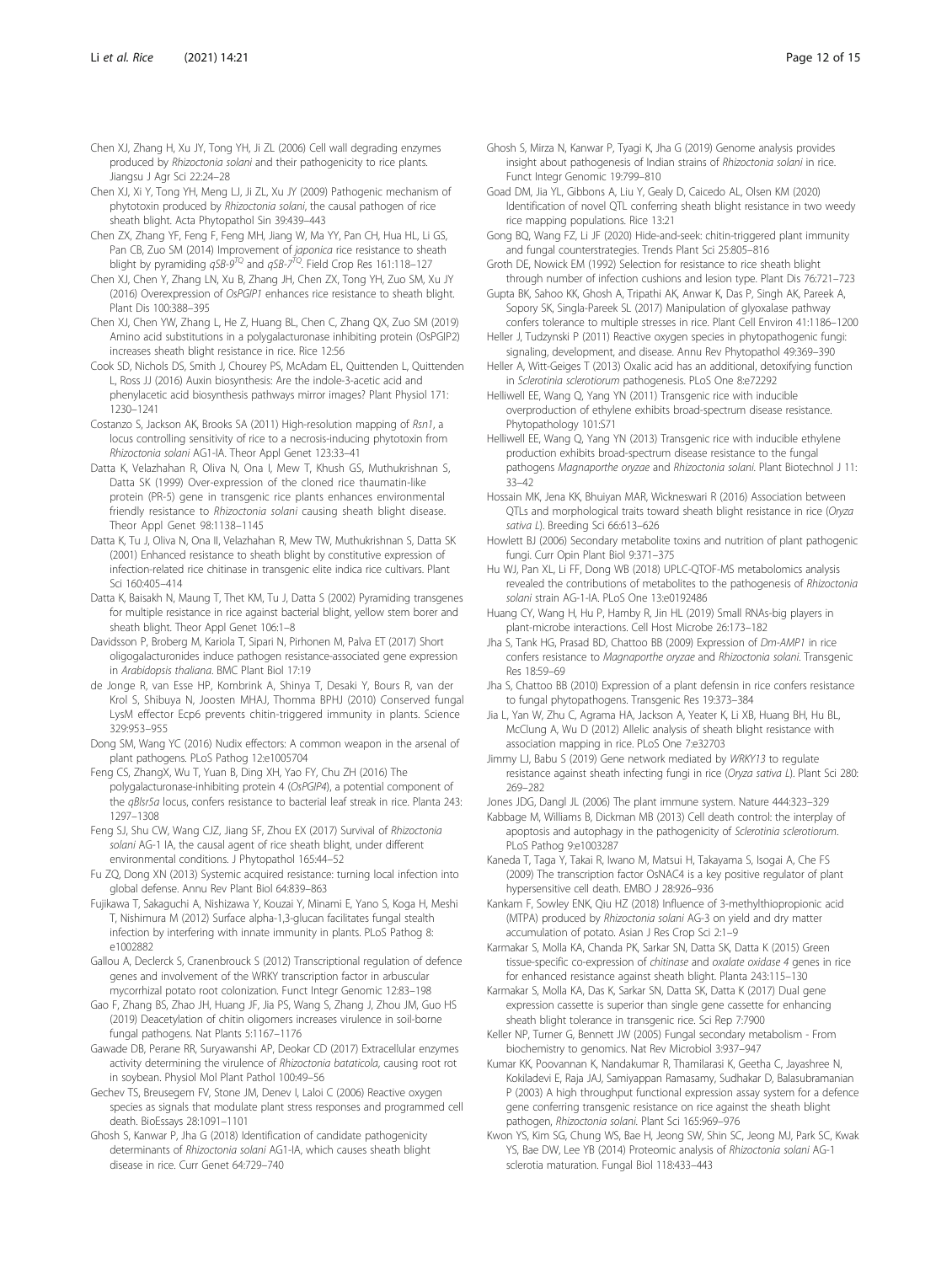- <span id="page-12-0"></span>Lakshman DK, Liu CY, Mishra PK, Tavantzis S (2006) Characterization of the arom gene in Rhizoctonia solani, and transcription patterns under stable and induced hypovirulence conditions. Curr Genet 49:166–177
- Li N, Wei ST, Chen J, Yang FF, Kong LG, Chen CX, Ding XH, Chu ZH (2018) OsASR2 regulates the expression of a defence-related gene, Os2H16, by targeting the GT-1 cis-element. Plant Biotechnol J 16:771–783
- Li MY, Wang JN, Wang GD, Feng ZM, Ye YH, Jiang W, Zuo T, Zhang YF, Chen XJ, Pan XB, Ma YY, Chen ZX, Zuo SM (2019a) Improvement of japonica rice resistance to sheath blight disease by incorporating quantative resistance genes  $qSB-11^{HJK}$  and  $qSB-9^{TQ}$ . J Yangzhou Univ 40:1-7
- Li N, Lin B, Wang H, Li XM, Yang FF, Ding XH, Yan JB, Chu ZH (2019b) Natural variation in ZmFBL41 confers banded leaf and sheath blight resistance in maize. Nat Genet 51:1540–1548
- Li S, Peng XW, Wang YL, Hua KY, Xing F, Zheng YY, Liu W, Sun WX, Wei SH (2019c) The effector AGLIP1 in Rhizoctonia solani AG1 IA triggers cell death in plants and promotes disease development through inhibiting PAMPtriggered immunity in Arabidopsis thaliana. Front Microbiol 10:2228
- Liang XF, Moomaw EW, Rollins JA (2015) Fungal oxalate decarboxylase activity contributes to Sclerotinia sclerotiorum early infection by affecting both compound appressoria development and function. Mol Plant Pathol 16:825– 836
- Liang XF, Rollins JA (2018) Mechanisms of broad host range necrotrophic pathogenesis in Sclerotinia sclerotiorum. Phytopathology 108:1128–1140
- Lin W, Anuratha C, Datta K, Potrykus I, Muthukrishnan S, Datta SK (1995) Genetic engineering of rice for resistance to sheath blight. Nat Biotechnol 13:686– 691
- Liu G, Jia Y, Correa-Victoria FJ, Prado GA, Yeater KM, McClung A, Correll JC (2009) Mapping quantitative trait loci responsible for resistance to sheath blight in rice. Phytopathology 99:1078–1084
- Liu XL, Li JC, Noman A, Lou YG (2019) Silencing OsMAPK20-5 has different effects on rice pests in the field. Plant Signal Behav 14:e1640562
- Liu JM, Mei Q, Xue CY, Wang ZY, Li DP, Zhang YX, Xuan YH (2020) Mutation of Gprotein γ subunit DEP1 increases planting density and resistance to sheath blight disease in rice. Plant Biotechnol J. doi:<https://doi.org/10.1111/pbi.13500>
- Manosalva PM, Davidson RM, Liu B, Zhu X, Hulbert SH, Leung H, Leach JE (2009) A germin-like protein gene family functions as a complex quantitative trait locus conferring broad-spectrum disease resistance in rice. Plant Physiol 149: 286–296
- Marjamaa K, Kukkola EM, Fagerstedt KV (2009) The role of xylem class III peroxidases in lignification. J Exp Bot 60:367–376
- Mayo S, Gutierrez S, Malmierca MG, Lorenzanal A, Campelol MP, Hermosa R, Casquero PA (2015) Influence of Rhizoctonia solani and Trichoderma spp. in growth of bean (Phaseolus vulgaris L) and in the induction of plant defenserelated genes. Front Plant Sci 6:685
- Molla KA, Karmakar S, Chanda PK, Ghosh S, Sarkar SN, Datta SK, Datta K (2013) Rice oxalate oxidase gene driven by green tissue-specific promoter increases tolerance to sheath blight pathogen (Rhizoctonia solani) in transgenic rice. Mol Plant Pathol 14:910–922
- Molla KA, Karmakar S, Chanda PK, Sarkar SN, Datta SK, Datta K (2016) Tissuespecific expression of Arabidopsis NPR1 gene in rice for sheath blight resistance without compromising phenotypic cost. Plant Sci 250:105–114
- Molla KA, Karmakar S, Molla J, Bajaj P, Varshney RK, Datta SK, Datta K (2020) Understanding sheath blight resistance in rice: the road behind and the road ahead. Plant Biotechnol J 18:895–915
- Nagarajkumara M, Jayaraj J, Muthukrishnan S, Bhaskaran R, Velazhahan R (2005) Detoxification of oxalic acid by Pseudomonas fluorescens strain PfMDU2: implications for the biological control of rice sheath blight caused by Rhizoctonia solani. Microbiol Res 160:291–298
- Noctor G, Reichheld JP, Foyer CH (2018) ROS-related redox regulation and signaling in plants. Sem Cell Dev Biol 80:3–12
- Olsen AN, Ernst HA, Leggio LL, Skriver K (2005) NAC transcription factors: structurally distinct, functionally diverse. Trends Plant Sci 10:79–87
- Oreiro EG, Grimares EK, Grande G, Quibod IL, Roman-Reyna V, Oliva R (2020) Genome-wide associations and transcriptional profiling reveal ROS regulation as one underlying mechanism of sheath blight resistance in rice. Mol Plant-Microbe Interact 33:212–222
- Patkar RN, Chattoo BB (2006) Transgenic indica rice expressing ns-LTP-like protein shows enhanced resistance to both fungal and bacterial pathogens. Mol Breeding 17:159–171
- Peng XX, Hu YJ, Tang XK, Zhou PL, Deng XB, Wang HH, Guo ZJ (2012) Constitutive expression of rice WRKY30 gene increases the endogenous

jasmonic acid accumulation, PR gene expression and resistance to fungal pathogens in rice. Planta 236:1485–1498

- Peng XX, Wang HH, Jang JC, Xiao T, He HH, Jiang D, Tang XK (2016) OsWRKY80- OsWRKY4 module as a positive regulatory circuit in rice resistance against. Rhizoctonia solani Rice 9:63
- Peng YJ, Wersch RV, Zhang YL (2018) Convergent and divergent signaling in PAMP-triggered immunity and effector-triggered immunity. Mol Plant Microbe Interact 31:403–409
- Pinson SRM, Capdevielle FM, Oard JH (2005) Confirming QTLs and finding additional loci conditioning sheath blight resistance in rice using recombinant inbred lines. Crop Sci 45:503–510
- Pinson SRM, Oard JH, Groth D, Miller R, Marchetti MA, Shank AR, Jia MH, Jia Y, Fjellstrom RG, Li Z (2008) Registration of TIL:455, TIL:514, and TIL:642, three rice germplasm lines containing introgressed sheath blight resistance alleles. J Plant Regist 2:251–254
- Pooja S, Babu S (2017) Responses of rice to Rhizoctonia solani and its toxic metabolite in relation to expression of Osmyb4 transcription factor. Plant Protect Sci 53:208–215
- Prathi NB, Palit P, Madhu P, Ramesh M, Laha GS, Balachandran SM, Madhav MS, Sundaram RM, Mangrauthia SK (2018) Proteomic and transcriptomic approaches to identify resistance and susceptibility related proteins in contrasting rice genotypes infected with fungal pathogen Rhizoctonia solani. Plant Physiol Biochem 130:258–266
- Pusztahelyi T, Holb IJ, Pocsi I (2015) Secondary metabolites in fungus-plant interactions. Front Plant Sci 6:573
- Qiao LL, Zheng LY, Sheng C, Zhao HW, Jin HL, Niu DD (2020) Rice siR109944 suppresses plant immunity to sheath blight and impacts multiple agronomic traits by affecting auxin homeostasis. Plant J 102:948–964
- Qi ZQ, Yu JJ, Shen LR, Yu ZC, Yu MN, Du Y, Zhang RS, Song TQ, Yin XL, Zhou YX, Li HH, Wei Q, Liu YF (2017) Enhanced resistance to rice blast and sheath blight in rice (Oryza sativa L) by expressing the oxalate decarboxylase protein Bacisubin from Bacillus subtilis. Plant Sci 265:51–60
- Rao TB, Chopperla R, Methre R, Punniakotti E, Venkatesh V, Sailaja B, Reddy MR, Yugander A, Laha GS, Madhav MS, Sundaram RM, Ladhalakshmi D, Balachandran SM, Mangrauthia SK (2019) Pectin induced transcriptome of a Rhizoctonia solani strain causing sheath blight disease in rice reveals insights on key genes and RNAi machinery for development of pathogen derived resistance. Plant Mol Biol 100:59–71
- Rao TB, Chopperla R, Prathi NB, Balakrishnan M, Prakasam V, Laha GS, Balachandran SM, Mangrauthia SK (2020) A comprehensive gene expression profile of pectin degradation enzymes reveals the molecular events during cell wall degradation and pathogenesis of rice sheath blight pathogen Rhizoctonia solani AG1-IA. J Fungi 6:71
- Rathinam M, Rao U, Sreevathsa R (2020) Novel biotechnological strategies to combat biotic stresses: polygalacturonase inhibitor (PGIP) proteins as a promising comprehensive option. Appl Microbiol Biotech 104: 2333–2342
- Richa K, Tiwari IM, Devanna BN, Botella JR, Sharma V, Sharma TR (2017) Novel chitinase gene LOC\_Os11g47510 from Indica rice Tetep provides enhanced resistance against sheath blight pathogen Rhizoctonia solani in rice. Front Plant Sci 8:596
- Rollins JA, Dickman MB (2001) PH signaling in Sclerotinia sclerotiorum: identification of a pacC/RIM1 homolog. Appl Environ Microbiol 67:75–81
- Sadumpati V, Kalambur M, Vudem DR, Kirti PB, Khareedu VR (2013) Transgenic indica rice lines, expressing Brassica juncea nonexpressor of pathogenesisrelated gene 1 (BjNPR1), exhibit enhanced resistance to major pathogens. J Biotechnol 166:114–121
- Sanchez-Vallet A, Tian H, Rodriguez-Moreno L, Valkenburg DJ, Saleem-Batcha R, Wawra S, Kombrink A, Verhage L, Jonge R, Esse HPeter, Zuccaro A, Croll D, Mesters JR, Thomma BPHJ (2020) A secreted LysM effector protects fungal hyphae through chitin-dependent homodimer polymerization. PLoS Pathog 16:e1008652
- Sharma A, Mcclung AM, Pinson SRM, Kepiro JL, Shank AR, Tabien RE, Fjellstrom R (2009) Genetic mapping of sheath blight resistance QTLs within tropical japonica rice cultivars. Crop Sci 49:256–264
- Shi W, Zhao SL, Liu K, Sun YB, Ni ZB, Zhang GY, Tang HS, Zhu JW, Wan BJ, Sun HQ, Dai JY, Sun MF, Yan GH, Wang AM, Zhu GY (2020) Comparison of leaf transcriptome in response to Rhizoctonia solani infection between resistant and susceptible rice cultivars. BMC Genom 21:245
- Shimizu T, Nakano T, Takamizawa D, Desaki Y, Ishii-Minami N, Nishizawa Y, Minami E, Okada K, Yamane H, Kaku H, Shibuya N (2010) Two LysM receptor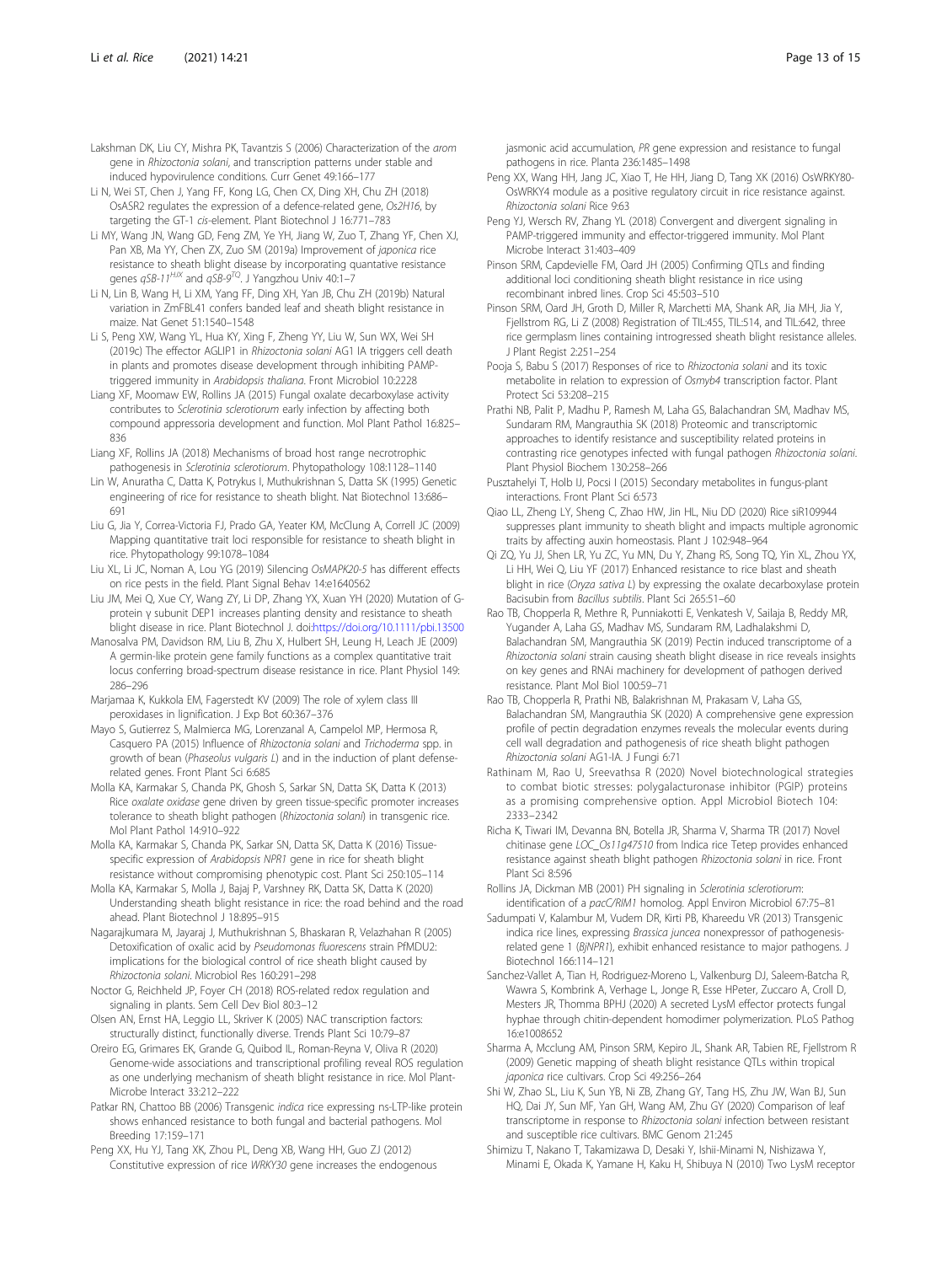<span id="page-13-0"></span>molecules, CEBiP and OsCERK1, cooperatively regulate chitin elicitor signaling in rice. Plant J 64:204–214

- Shu CW, Zhao M, Anderson JP, Garg G, Singh KB, Zheng WB, Wang CJ, Yang M, Zhou EX (2019) Transcriptome analysis reveals molecular mechanisms of sclerotial development in the rice sheath blight pathogen Rhizoctonia solani AG1-IA. Funct Integr Genomic 19:743–758
- Silva MS, Arraes FBM, Campos MA, Grossi-de-Sa M, Fernandez D, Candido ES, Cardoso MH, Franco OL, Grossi-de-Sa MF (2018) Review: Potential biotechnological assets related to plant immunity modulation applicable in engineering disease-resistant crops. Plant Sci 270:72–84
- Singh PK, Nag A, Arya P, Kapoor R, Singh A, Jaswal R, Sharma TR (2018) Prospects of understanding the molecular biology of disease resistance in rice. Int J Mol Sci 19:1141
- Singh P, Mazumdar P, Harikrishna JA, Babu S (2019) Sheath blight of rice: a review and identification of priorities for future research. Planta 250:1387– 1407
- Sridevi G, Sabapathi N, Meena P, Nandakumar R, Samiyappan R, Muthukrishnan S, Veluthambi K (2003) Transgenic indica rice variety Pusa Basmati 1 constitutively expressing a rice chitinase gene exhibits enhanced resistance to Rhizoctonia solani. J Plant Biochem Biotech 12:93–101
- Sridevi G, Parameswari C, Sabapathi N, Raghupathy V, Veluthambi K (2008) Combined expression of chitinase and beta-1,3-glucanase genes in indica rice (Oryza sativa L.) enhances resistance against Rhizoctonia solani. Plant Sci 175:283–290
- Sripriya R, Raghupathy V, Veluthambi K (2008) Generation of selectable markerfree sheath blight resistant transgenic rice plants by effificient cotransformation of a cointegrate vector T-DNA and a binary vector T-DNA in one Agrobacterium tumefaciens strain. Plant Cell Rep 27:1635–1644
- Sun Q, Li TY, Li DD, Wang ZY, Li S, Li DP, Han X, Liu JM, Xuan YH (2019) Overexpression of Loose Plant Architecture 1 increases planting density and resistance to sheath blight disease via activation of PIN-FORMED 1a in rice. Plant Biotechnol J 17:855–857
- Sun Q, Li DD, Chu J, Yuan DP, Li S, Zhong LJ, Han X, Xuan YH (2020a) Indeterminate domain proteins regulate rice defense to sheath blight disease. Rice 13:15
- Sun XY, Liu DM, Wang YY, Ma AM (2020b) Biogenesis of macrofungal sclerotia: influencing factors and molecular mechanisms. Appl Microbiol Biotechnol 104:4227–4234
- Taguchi-Shiobara F, Ozaki H, Sato H, Maeda H, Kojima Y, Ebitani T, Yano M (2013) Mapping and validation of QTLs for rice sheath blight resistance. Breed Sci 63:301–308
- Taheri P, Tarighi S (2011) Cytomolecular aspects of rice sheath blight caused by Rhizoctonia solani. Eur J Plant Pathol 129:511–528
- Tiwari IM, Jesuraj A, Kamboj R, Devanna BN, Botella JR, Sharma TR (2017) Host delivered RNAi, an efficient approach to increase rice resistance to sheath blight pathogen (Rhizoctonia solani). Sci Rep 7:7521
- Tiwari M, Srivastava S, Singh PC, Mishra AK, Chakrabarty D (2020) Functional characterization of tau class glutathione-S-transferase in rice to provide tolerance against sheath blight disease. 3 Biotech 10:84
- van den Burg HA, Harrison SJ, Joosten M, Vervoort J, de Wit P (2006) Cladosporium fulvum Avr4 protects fungal cell walls against hydrolysis by plant chitinases accumulating during infection. Mol Plant Microbe Interact 19:1420–1430
- Vidhyasekaran P, Ponmalar TR, Samiyappan R, Velazhahan R, Vimala R, Ramanathan A, Paranidharan V, Muthukrishnan S (1997) Host-specific toxin production by Rhizoctonia solani, the rice sheath blight pathogen. Phytopathology 87:1258–1263
- Wang Y, Pinson SRM, Fjellstrom RG, Tabien RE (2012) Phenotypic gain from introgression of two QTL, qSB9-2 and qSB12-1, for rice sheath blight resistance. Mol Breeding 30:293–303
- Wang XL, Jiang N, Liu JL, Liu WD, Wang GL (2014) The role of effectors and host immunity in plant-necrotrophic fungal interactions. Virulence 5:722–732
- Wang HH, Meng J, Peng XX, Tang XK, Zhou PL, Xiang JH, Deng XB (2015a) Rice WRKY4 acts as a transcriptional activator mediating defense responses toward Rhizoctonia solani, the causing agent of rice sheath blight. Plant Mol Biol 89:157–171
- Wang R, Lu LX, Pan XB, Hu ZL, Ling F, Yan Y, Liu YM, Lin Y (2015b) Functional analysis of OsPGIP1 in rice sheath blight resistance. Plant Mol Biol 87:181–191
- Wang M, Weiberg A, Lin FM, Thomma BP, Huang HD, Jin H (2016) Bidirectional cross-kingdom RNAi and fungal uptake of external RNAs confer plant protection. Nat Plants 2:1–10
- Wang AJ, Zheng AP (2018) Characteristics and control measures of rice sheath blight. Chinese Rice 24:124–126
- Wang CJZ, Pi L, Jiang SF, Yang M, Shu CW, Zhou EX (2018) ROS and trehalose regulate sclerotial development in Rhizoctonia solani AG-1 IA. Fungal Biol 122:322–332
- Wang ZY (2019) Mechanism research of transcription factor XNDLs regulates rice sheath blight resistance. Master's Thesis
- Wei MM, Wang AJ, Liu Y, Ma L, Niu XY, Zheng AP (2020) Identification of the novel effector RsIA\_NP8 in Rhizoctonia solani AG1 IA that induces cell death and triggers defense responses in non-host plants. Front Microbiol 11:1115
- Wen ZH, Zeng YX, Ji ZJ, Yang CD (2015) Mapping quantitative trait loci for sheath blight disease resistance in Yangdao 4 rice. Genet Mol Res 14:1636–1649
- Willetts HJ, Bullock S (1992) Developmental biology of sclerotia. Mycol Res 96: 801–816
- Xia Y, Fei BH, He JY, Zhou ML, Zhang DH, Pan LX, Li SC, Liang YY, Wang LX, Zhu JQ, Li P, Zheng AP (2017) Transcriptome analysis reveals the host selection fitness mechanisms of the Rhizoctonia solani AG1 IA pathogen. Sci Rep 7:10120
- Xue X, Cao ZX, Zhang XT, Wang Y, Zhang YF, Chen ZX, Pan XB, Zuo SM (2016) Overexpression of OsOSM1 enhances resistance to rice sheath blight. Plant Dis 100:1634–1642
- Xue CY, Zhou RJ, Li YJ, Xiao D, Fu JF (2018) Cell-wall-degrading enzymes produced in vitro and in vivo by Rhizoctonia solani, the causative fungus of peanut sheath blight. Peer J 6:e5580
- Yadav S, Anuradha G, Kumar RR, Vemireddy LR, Sudhakar R, Donempudi K, Venkata D, Jabeen F, Narasimhan YK, Marathi B, Siddiq EA (2015) Identification of QTLs and possible candidate genes conferring sheath blight resistance in rice (Oryza sativa L.). SpringerPlus 4:175
- Yang YQ, Yang M, Li MH, Jia Y, Zhang DT, Zhou EX (2011) Isolation and characterization of a phytotoxin from Rhizoctonia solani: the causal agent of rice sheath blight. Asian J Chem 23:3500–3508
- Yang YQ, Yang M, Lan B, Zhou EX, Li XM (2014) Research progress in pathogenic mechanism of rice sheath blight pathogen. Chin Agr Sci Bulletin 30:245–250
- Yang W, Xu XN, Li Y, Wang YZ, Li M, Wang Y, Ding XH, Chu ZH, Lam HM (2016) Rutin-mediated priming of plant resistance to three bacterial pathogens initiating the early SA signal pathway. PLoS One 11:e0146910
- Yellareddygari SKR, Reddy MS, Kloepper JW, Lawrence KS, Fadamiro H (2014) Rice sheath blight: a review of disease and pathogen management approaches. J Plant Pathol Microb 5:4
- Yin YJ, Zuo SM, Wang H, Chen ZX, Ma YY, Zhang YF, Gu SL, Pan XB (2008) Pyramiding effects of three quantitative trait loci for resistance to sheath blight using near-isogenic lines of rice. Chin J Rice Sci 22:340–346
- Yin X, Zou BH, Hong XX, Gao MJ, Yang WB, Zhong XB, He Y, Kuai P, Lou YG, Huang JR, Hua J, He ZH (2018) Rice copine genes OsBON1 and OsBON3 function as suppressors of broad-spectrum disease resistance. Plant Biotechnol J 16:1476–1487
- Yu X, Feng BM, He P, Shan LB (2017) From chaos to harmony: responses and signaling upon microbial pattern recognition. Annu Rev Phytopathol 55:109– 137
- Yuan P, Zhang C, Wang ZY, Zhu XF, Xuan YH (2018) RAVL1 activates brassinosteroids and ethylene signaling to modulate response to sheath blight disease in rice. Phytopathology 108:1104–1113
- Yu YD, Sun HJ, Xia ZH (2019) Progress on biological control of rice sheath blight. Mol Plant Breeding 17:600–605
- Zaeim AN, Amirabad NM, Drakhshan A, Noorozi M, Moradi K (2015) A review for rice sheath blight disease. IJSRST 1:233–237
- Zhang CQ, Liu YH, Ma XY, Feng Z, Ma ZH (2009) Characterization of sensitivity of Rhizoctonia solani, causing rice sheath blight, to mepronil and boscalid. Crop Prot 28:381–386
- Zhang JF, Chen L, Fu CL, Wang LX, Liu HN, ChengYZ, Li SC, Deng QM, Wang SQ, Zhu J, Liang YY, Li P, Zheng AP (2017) Comparative transcriptome analyses of gene expression changes triggered by Rhizoctonia solani AG1 IA infection in resistant and susceptible rice varieties. Front Plant Sci 8:1422
- Zhang JF, Zhao WJ, Fu R, Fu CL, Wang LX, Liu HN, Li SC, Deng QM, Wang SQ, Zhu J, Liang YY, Li P, Zheng AP (2018) Comparison of gene co-networks reveals the molecular mechanisms of the rice (Oryza sativa L.) response to Rhizoctonia solani AG1 IA infection. Funct Integ Genomic 18:545–557
- Zhang F, Zeng D, Zhang CS, Lu JL, Chen TJ, Xie JP, Zhou YL (2019a) Genomewide association analysis of the genetic basis for sheath blight resistance in rice. Rice 12:93